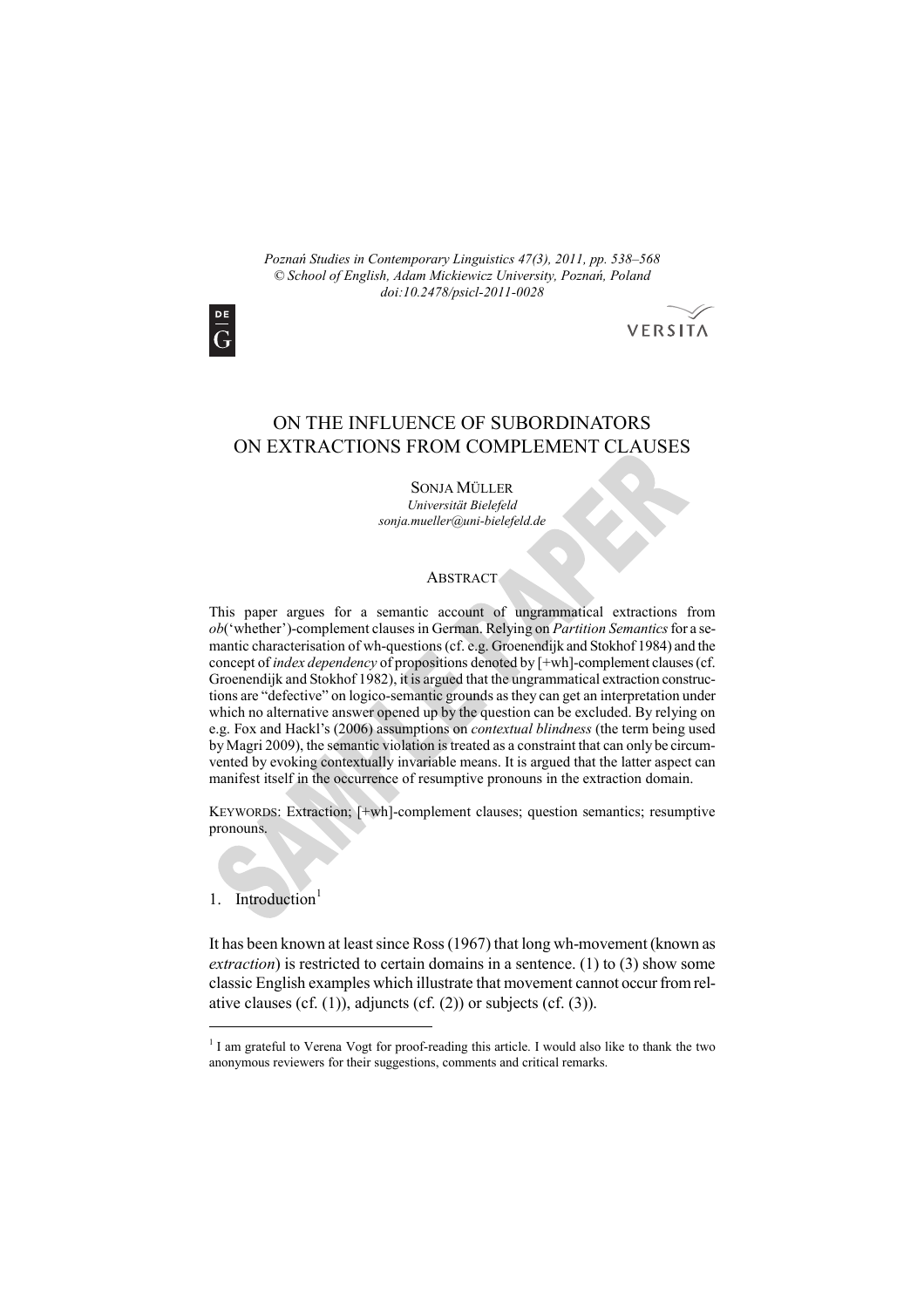- (1)  $***What** does Peter know the burglars [who stole **what**!]?$
- (2) \*What does Mary clean the flat [while Fred is reading what]?
- (3) \*Who did [a picture of who] please you?

 $\overline{a}$ 

For decades, especially syntacticians have been formulating principles ruling out inacceptable extraction domains and therefore, there is a huge number of syntactic work on this subject. However, the topic has also been looked at from different perspectives such as information structure, semantics, pragmatics or parsing because the data suggest that there are also factors involved which cannot be argued to be of a syntactic nature in a straightforward way (cf. e.g. Erteschik-Shir 1973; Szabolcsi and Zwarts 1993; Kluender 1991; De Kuthy 2002; Truswell 2007; Abrusán 2008; Comorovski 1996). Non-structural accounts have in most cases been motivated by (un)acceptable extraction data for which it does not seem plausible to argue for structural differences. Erteschik-Shir (1973), which can be considered the first non-structural account on extraction islands, employs the notion of *semantic dominance* in order to capture a large number of classical islands and transparent variants of those. Truswell (2007) develops an *event semantic* account of adjunct islands. De Kuthy (2002) analyses extractions from NPs in terms of information structure. Szabolcsi and Zwarts (1993) develop a semantic version of a *Relativised Minimality* account by showing that when moving a wh-phrase across a scopal element, the whphrase binding a variable in the scope of the scopal element, only certain elements are interveners for certain types of moved wh-phrases. They trace this observation back to the participating elements' different algebraic structures. Kluender (1991) applies general assumptions on predicate-argument-structures to extraction constructions. Comorovski (1996) argues in terms of the impossibility of checking certain presuppositions. Abrusán (2008) detects contradictions arising in the case of ungrammatical questions. $<sup>2</sup>$ </sup>

 $2^{2}$  Especially the last two approaches are of interest for the data under discussion in this article (namely wh-islands). The two theories in a sense function as model for the approach presented here, as they also trace the degradation back to the questions not having (complete) answers. However, those accounts cannot easily be applied to the German data: Comorovski is concerned with wh-islands in Romanian which can become transparent under the occurrence of certain matrix verbs and D-linked properties of the extractee. Abrusán accounts for asymmetries in extractions from wh+*to*-infinitival complements in English (e.g. individual-denoting *who* vs. degree phrase *how tall*). In all respects mentioned, German behaves more restrictively: Matrix verbs do not have an impact on the transparency of [+wh]-complements and asymmetries as noted for English do not occur, either. Besides that, Abrusán does not look at finite wh-complements and the sentences she looks at do not present an option in the German grammar at all as the language does not have wh+*zu*-complement clauses.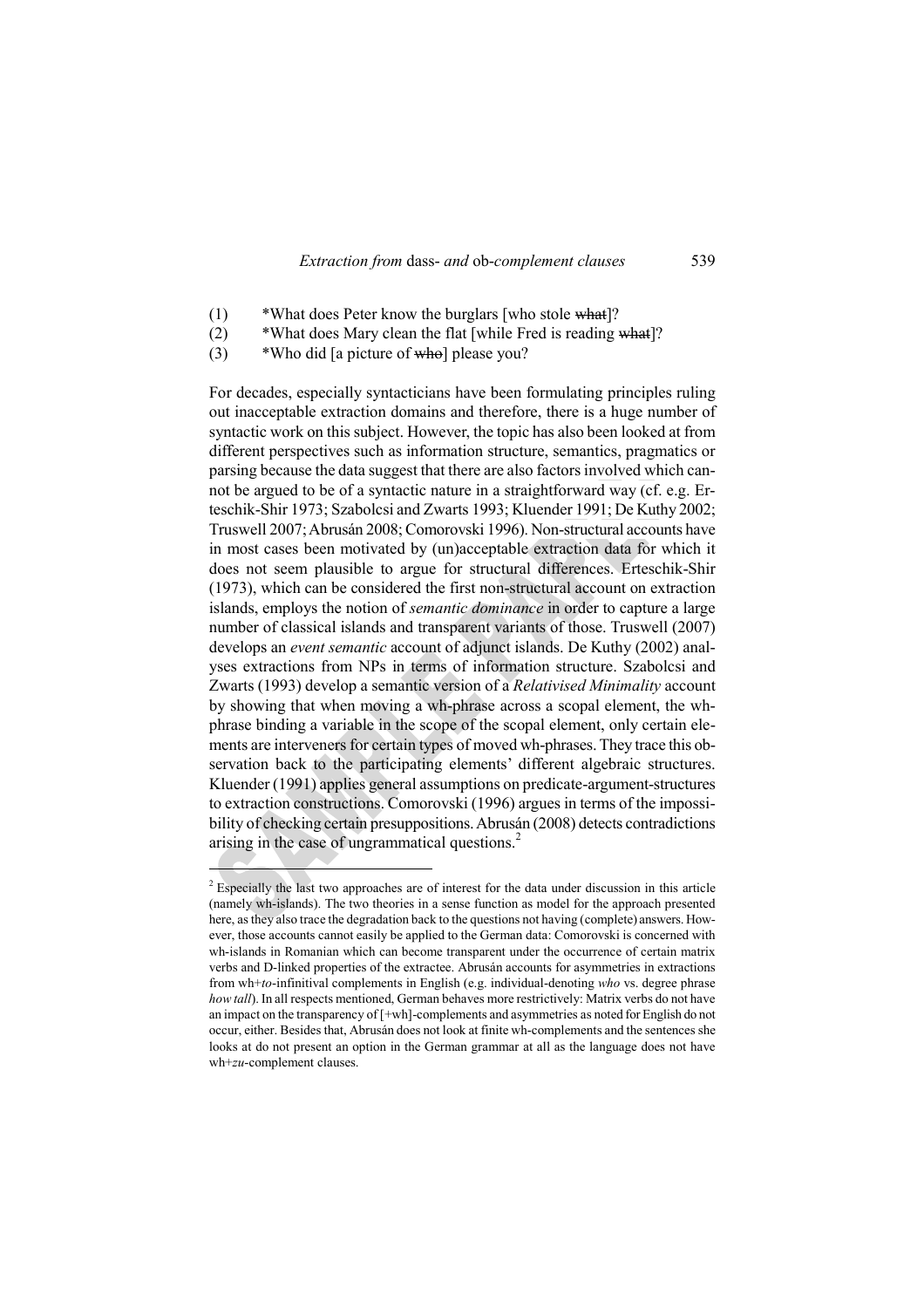The approach presented in the following ties in with non-structural accounts in that the German extraction domains at issue present domains that ought to be the same from a syntactic point of view, but which are nonetheless not equally transparent for extracting constituents and thus pose a problem for purely syntactic accounts of extraction data or at least, motivate and legitimate the consideration of non-structural influence.

Whereas it is acceptable to ask for a constituent contained in a complement clause introduced by the complementizer *dass* (cf. (4i)), it is unacceptable to extract a constituent from the otherwise identical complement clause introduced by the complementizer *ob* (cf. (4ii)). In both cases, the matrix verb selects a CPcomplement and *dass* as well as *ob* fill the C-position while Spec CP is not filled by a constituent (cf. the structure in  $(5)^3$ ).

- (4i) Wen glaubt Peter, [dass der Taxifahrer wen abholt]? who believes Peter that the taxi driver who picks up 'Who does Peter believe that the taxi driver picks up?'
- (4ii) \*Wen weiß Peter, [ob der Taxifahrer wen abholt]?<sup>4</sup> who knows Peter whether the taxi driver who picks up 'Peter knows whether the taxi driver picks up who?' (intended reading)

Thus, assuming that the sentences in (4i) and (4ii) do not differ syntactically in a way that would be relevant for the application of well-known syntactic princi-

'Who does Peter know that the taxi driver picks up?'

<sup>&</sup>lt;sup>3</sup> Assuming this structure for the German sentences is completely uncontroversial: Complements (regardless of their categorial status) are maximal projections and sisters of a head. The same applies to complement clauses. It is equally uncontroversial that *dass* and *ob* as conjunctions are Ctype elements in German (cf. the phrase structure in Grewendorf 2002: 35). This assumption has already been made at the times of phrase structure rules (cf. Jungen and Lohnstein 2006, 2007, chapter 7) and in purely linear models such as Drach's (1937) *Topologisches Feldermodell* (cf. Grewendorf et al. 1990, chapter 7).

 $4(4i)$  and  $(4ii)$  do not form a true minimal pair as the matrix verb changes. The reason for that is the well-known phenomenon that extractions from *that*-complement clauses are influenced by the matrix verb. So called *bridge verbs* (e.g. *glauben* 'believe') allow the extraction from their complement more easily than *non-bridge verbs* (cf. e.g. Erteschik-Shir 1973, 1998, 2007; Cattell 1978; Kluender 1991; Müller 2010). *Wissen* 'know' is not a particularly good bridge verb, but although the extraction construction in  $(4i)$  is better than  $(i)$  below,  $(i)$  is still a lot better than  $(4ii)$ .

 <sup>(</sup>i) Wen weiß Peter, dass der Taxifahrer abholt? *who knows Peter that the taxi driver picks up*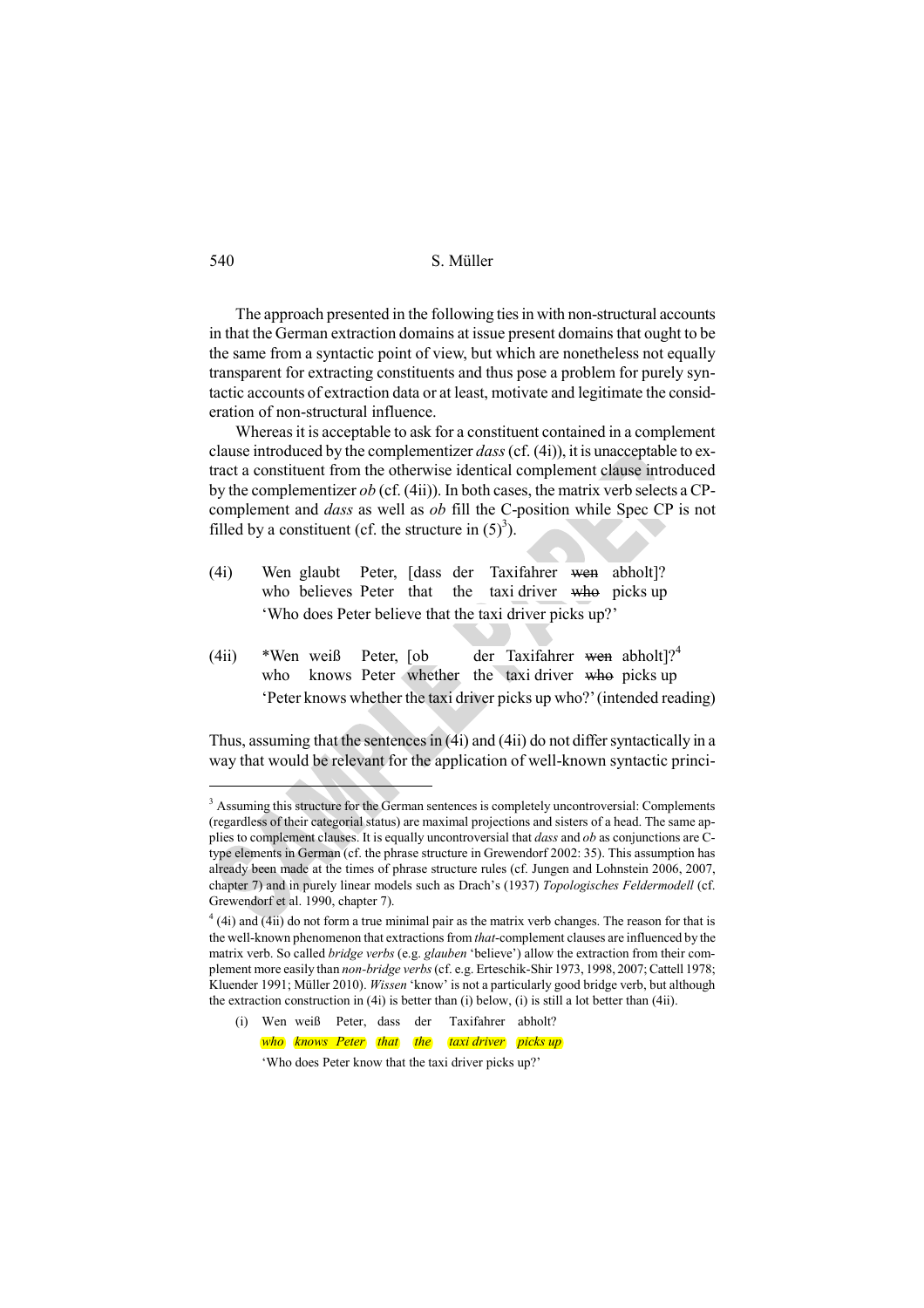



ples and constraints, such as e.g. Chomsky's (1973) *Subjacency Condition*, Chomsky's (1986) *Barriers*, Rizzi's (1990) *Relativized Minimality* or Chomsky's (2000, 2004, 2008) *Phase Theory*<sup>5</sup>, the account presented intends to argue

 $<sup>5</sup>$  The crucial assumption underlying those theories is that Spec CP is filled by a constituent. Under</sup> a (traditional) analysis in which *ob* as a conjunction occupies the C-position (cf. fn. 2), an intermediate movement step to the Spec position should be possible in both cases in (4).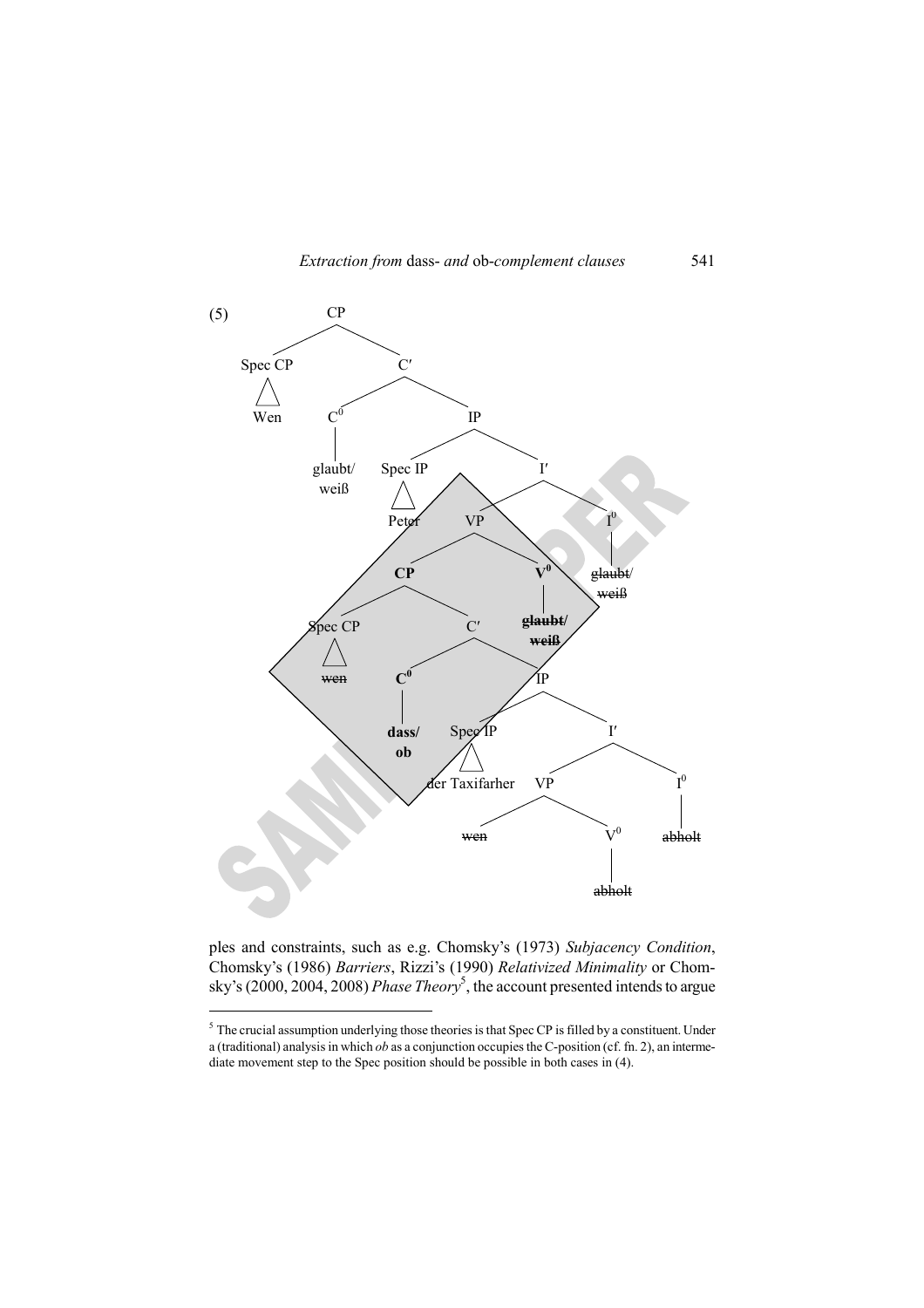that the contrast between (4i) and (4ii) can be traced back to the different semantic contributions of the two conjunctions. The ungrammaticality of (4ii) is thus due to a semantic violation rather than different structural configurations.

In order to unfold the argumentation, the paper is organised as follows. Section 2 will give a brief presentation of the assumptions of *Partition Semantics* (cf. Groenendijk and Stokhof 1984, 1997; Higginbotham and May 1981; Higginbotham 1991, 1996) and thereby determine the discourse function standardly ascribed to constituent questions. Relying on Groenendijk and Stokhof's (1982) concept of the *index dependency* of propositions expressed by [+wh]-complement clauses, Section 3 will introduce the main semantic difference between *dass*- and *ob*-complement clauses. Section 4 will combine the assumptions on the semantics of questions from Section 2 with the semantics of the two types of complement clauses from Section 3 and it will be argued that the difference between (4i) and (4ii) is due to the fact that the semantic object associated with (4ii) can only be considered a "defective" question which cannot be used in discourse for the communicative purposes questions are usually used. Section 5 looks at the positive influence that resumptive pronouns occurring in the respective complement clauses have on questions such as (4ii). To explain the pronoun's influence on the acceptability of the construction, this account argues that those elements lead to a different, and crucially non-"defective", interpretation.

2. Questions as partitions

#### 2.1. Short wh-movement: Simple questions

Representatives of partition semantics argue that a question is associated with the set of its answers, the set containing all possible *complete answers* to the question, a complete answer being a *strongly exhaustive* answer. As far as the possible complete answers to (6) are concerned, there are in principle the four complete answers in (7). Thus, restricting the discourse domain to two individuals gives the alternatives that both individuals, only one individual (and not the other one) or none of the individuals are picked up.

(6) Wen holt der Taxifahrer ab?,  $D = {Hans, Fritz}$ Who picks the taxi driver up 'Who does the taxi driver pick up?'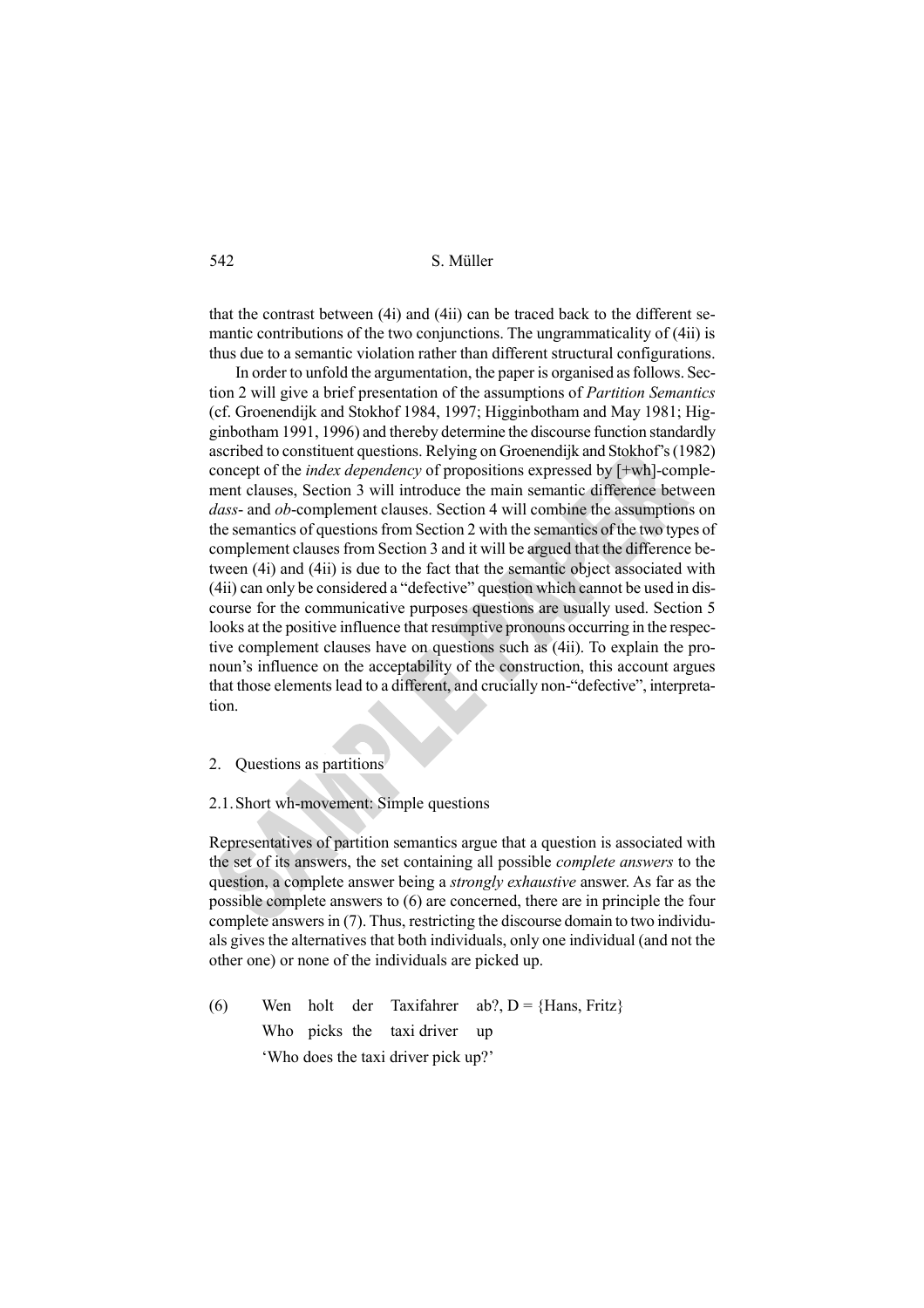| (7) | Der Taxifahrer holt Hans, Fritz ab.                |
|-----|----------------------------------------------------|
|     | Der Taxifahrer holt Hans, ~Fritz ab.               |
|     | Der Taxifahrer holt ¬Hans, Fritz ab.               |
|     | Der Taxifahrer holt ~Hans, ~Fritz ab. <sup>6</sup> |

Choosing one of those possible answers (e.g. (8)), one of the answers is considered true, the other ones have to be considered false (cf. (9)).

| (8) | Der Taxifahrer holt sowohl Hans auch als Fritz ab. |  |  |          |  |
|-----|----------------------------------------------------|--|--|----------|--|
|     | The taxi-driver picks both Hans and                |  |  | Fritz up |  |
|     | 'The taxi driver picks up Hans as well as Fritz.'  |  |  |          |  |

| (9) | Der Taxifahrer holt Hans, Fritz ab.   |  |
|-----|---------------------------------------|--|
|     | Der Taxifahrer holt Hans, ~Fritz ab.  |  |
|     | Der Taxifahrer holt ~Hans, Fritz ab.  |  |
|     | Der Taxifahrer holt ~Hans, ~Fritz ab. |  |

 $\overline{a}$ 

That this situation comes about is due to the fact that the semantic object associated with the question is a partition (cf. (10)).

- (10) Given a nonempty set *A*, a *partition* of *A* is a collection of nonempty subsets of *A* such that
	- (1) For any two distinct subsets X and Y,  $X \cap Y = \emptyset$ .
	- (2) The union of all the subsets in the collection equals *A*.

Wall (1972:121)

A complete answer thus is a complete answer because it is only compatible with one of the cells and incompatible with all the other ones. However, nothing hinges on this way of determining the complete answer which is due to the definition of a partition as it can also be derived by a *scalar implicature.*<sup>7</sup> Taking (11) as the answer to (6), a hearer will assume the speaker's minimal as well as maximal informativeness, i.e. if s/he could have been more informative (which

<sup>&</sup>lt;sup>6</sup> As one of the anonymous reviewers seems to assume for e.g. *Hans, Fritz*, this representation is not meant to state that the question has a non-distributive reading. It is only short for *The taxi driver picks up Hans and the taxi driver picks up Fritz*, that is, they do not have to sit in the same taxi at the same time.

<sup>&</sup>lt;sup>7</sup> Cf. e.g. Fauconnier (1975), Hirschberg (1985), Harnish (1991) or Primus (1997) on scalar implicatures.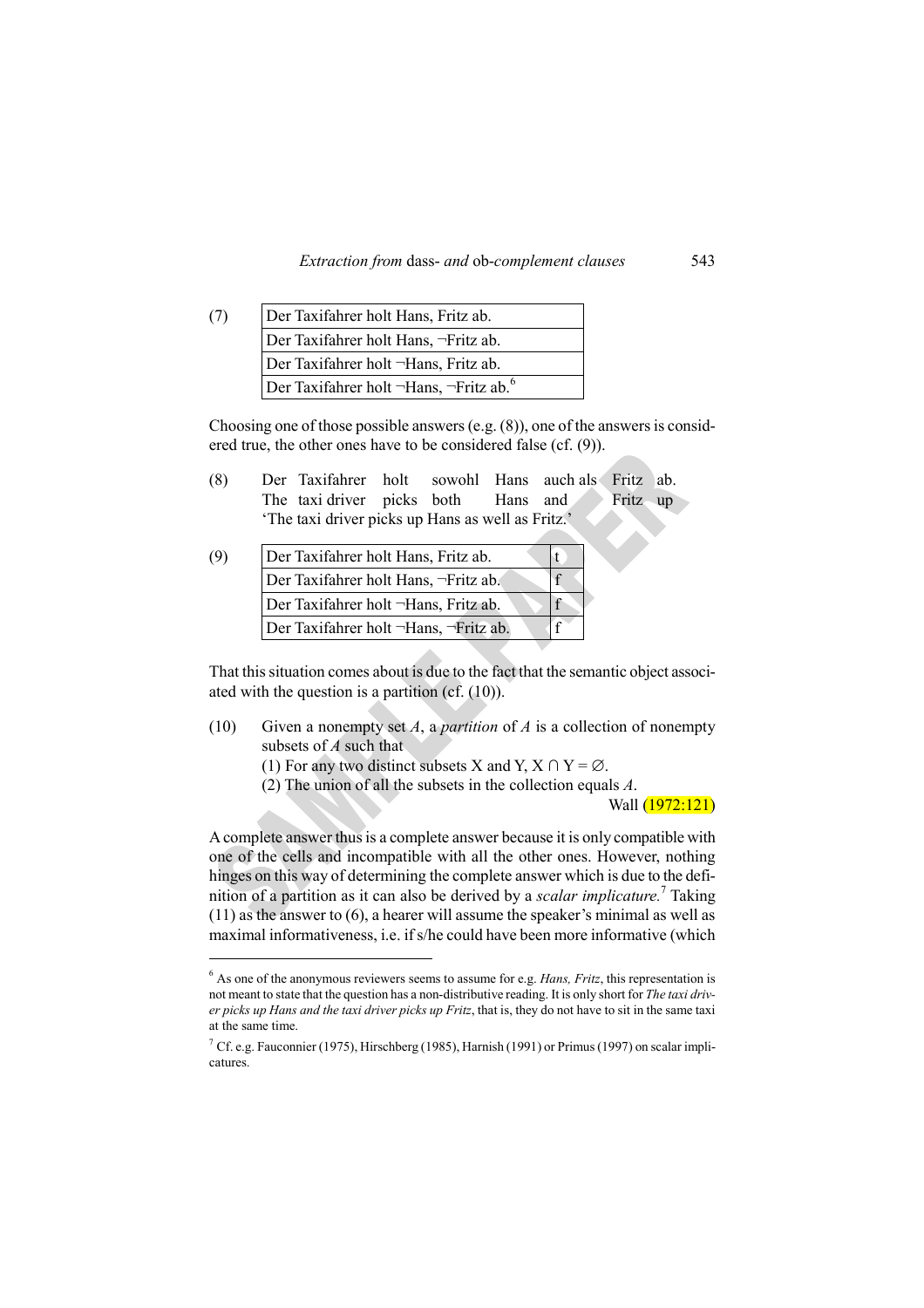in this case means to say that both individuals are picked up), s/he would have uttered the more informative answer and, therefore, all answers which are more informative than the answer s/he has given are considered false (cf. Beck and Rullman 1999: 294f.).

(11) Der Taxifahrer holt Hans ab. The taxi driver picks Hans up 'The taxi driver picks up Hans.'

By saying (11), the speaker is assumed to say (12).

(12) Der Taxifahrer holt nur Hans ab. The taxi driver picks only Hans up 'The taxi driver picks up only Hans.'

In (7) and (9), each cell contains a proposition which corresponds to a possible complete answer to the question. From the point of view of *possible worlds semantics*, a (wh-)question partitions the logical space, i.e. all possible worlds, into cells which exclude each other, each cell containing that set of worlds in which the respective complete answer to the question is true. But regardless of associating the cells opened up with propositions or the set of worlds which correspond to the propositions, it is decisive for the object associated with the (wh-)question (namely a partition) that the cells exclude each other pair-wise and that the set resulting from joining all single possibilities (i.e. all cells) equals the set containing all logical possibilities.

2.2 Long wh-movement: Complex questions

In analogy to the partition induced by a simple wh-question under the occurrence of short wh-movement, a more complex question such as (13) which involves long wh-movement can be interpreted to partition the matrix subject's  $(\approx$  Peter) system as specified by the matrix predicate ( $\approx$  *glaubt*), here the system containing the propositions which Peter believes (under the occurrence of different verbs e.g. the system containing the propositions which the respective subject referent utters in a conversation (*Who does Klaus say that Mary invited?*), dreams (*What does Paul dream that he will win*?) or wishes (*What does Bill wish that he would find*?).

<sup>8</sup> Cf. e.g. Giannakidou (1998) on *models* and Farkas (1992) on *individual anchoring* of propositions.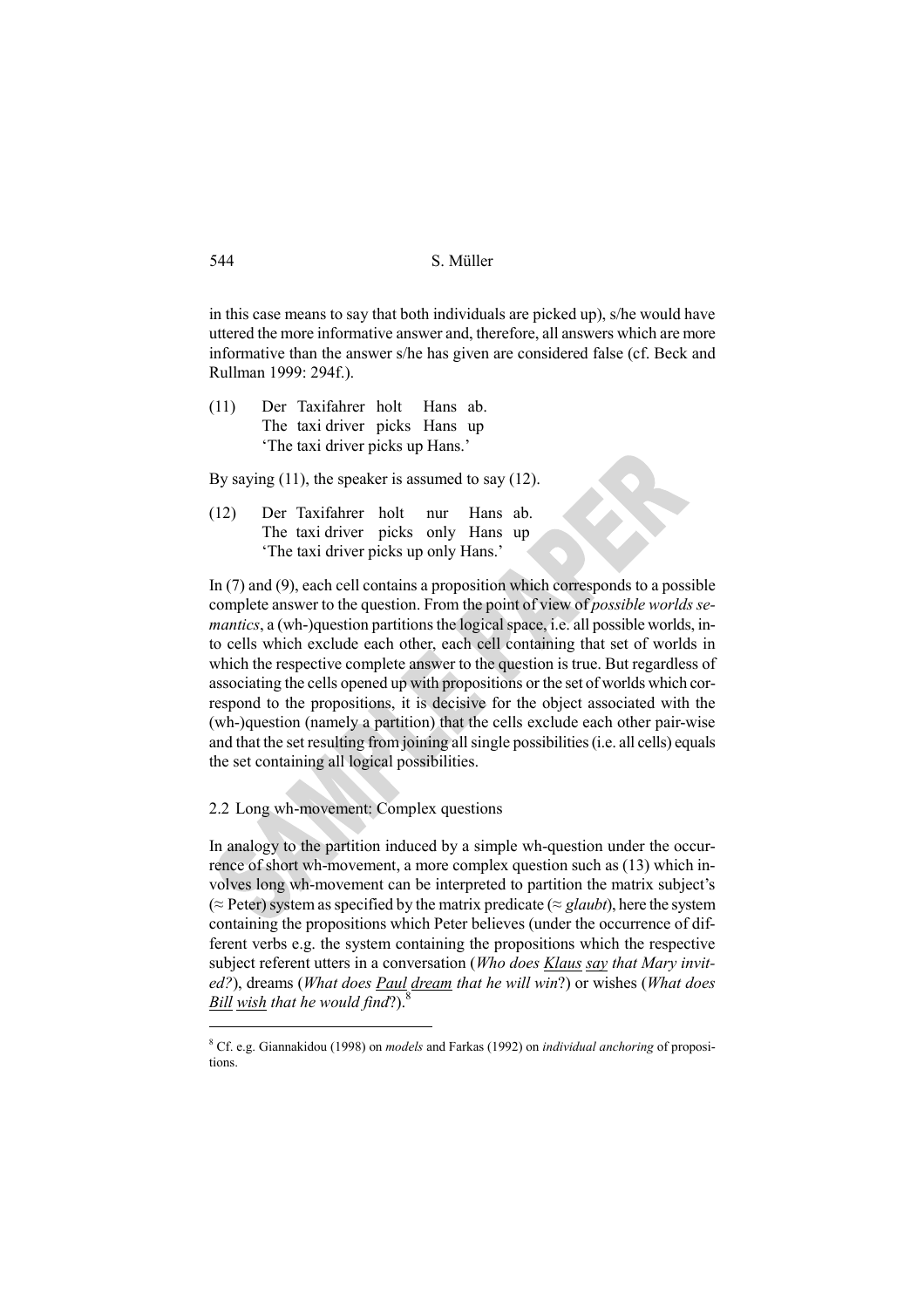(13) Wen glaubt Peter, [dass der Taxifahrer wen abholt]?  $D = {Hans, Fritz}$ who believes Peter that the taxi driver who picks up 'Who does Peter believe that the taxi driver picks up?'

Reasoning along the same lines as before, (13) opens up the four possible complete answers in (14), that is within Peter's epistemic system, one of the four alternatives from (9) can be valid.

| (14) | Peter glaubt, dass der Taxifahrer Hans, Fritz abholt.   |  |
|------|---------------------------------------------------------|--|
|      | Peter glaubt, dass der Taxifahrer Hans, ¬Fritz abholt.  |  |
|      | Peter glaubt, dass der Taxifahrer ~Hans, Fritz abholt.  |  |
|      | Peter glaubt, dass der Taxifahrer ¬Hans, ¬Fritz abholt. |  |

A complete answer could be (15) as this answer is only compatible with the first cell, assuming coherent epistemic systems for individuals. If the first cell is considered true, the other ones have to be considered false.

(15) Peter glaubt, dass der Taxifahrer sowohl Hans als auch Fritz abholt. Peter believes that the taxi driver both Hans and Fritz picks up 'Peter believes that the taxi driver picks up Hans as well as Fritz.'

| (16) | Peter glaubt, dass der Taxifahrer Hans, Fritz abholt.   |  |
|------|---------------------------------------------------------|--|
|      | Peter glaubt, dass der Taxifahrer Hans, ¬Fritz abholt.  |  |
|      | Peter glaubt, dass der Taxifahrer ¬Hans, Fritz abholt.  |  |
|      | Peter glaubt, dass der Taxifahrer ¬Hans, ¬Fritz abholt. |  |

Based on the circumstances observed with well-formed questions from a semantic point of view, a question opens up a limited number of alternatives based on all logical possibilities which the subsequent answer reduces to one possibility in the ideal case. Uttering a complete answer yields the situation that one cell is assigned a true logical value and that the remaining ones are assigned a false logical value. This mirrors the demanded compatibility of the complete answer with only one cell and its incompatibility with all the other cells. From a more pragmatic point of view, a person uttering a question, wants to know which one of the alternatives is the right one and which ones can be excluded and believes that the dialogue partner can comply with this request.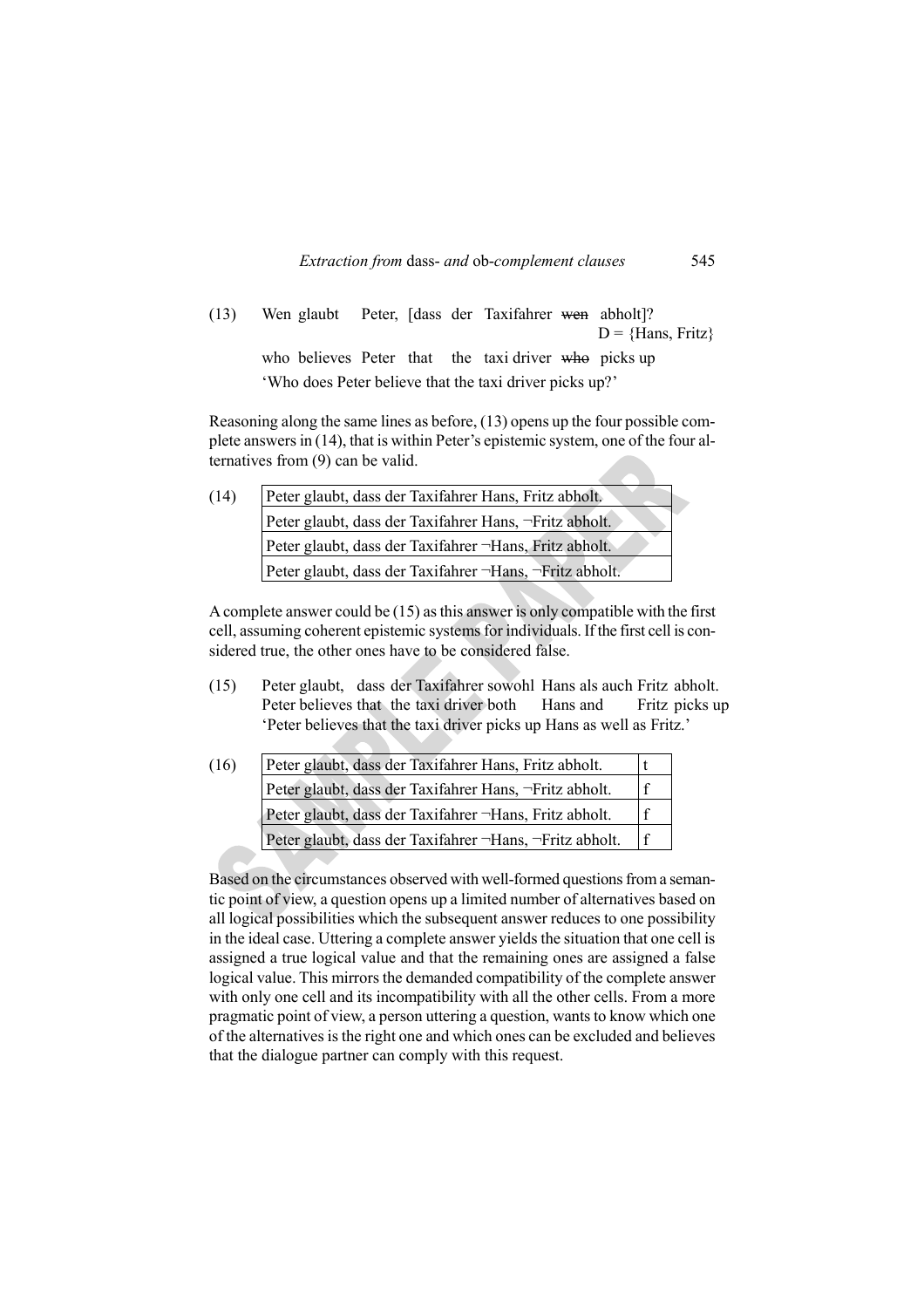3. Index dependency of [+wh]-complement clauses

Concerning the semantic difference between *that* (*dass*)- and *whether* (*ob*) complement clauses, Groenendijk and Stokhof (1982) argue that *whether*clauses, in contrast to *that*-clauses, are *index dependent*. The concept captures the fact that while a *that*-clause denotes the same proposition at every index (or easier: in all possible worlds), the denotation of a proposition expressed by a *whether*-clause depends on the respective state of the world. These facts can be derived from different deductive arguments that are valid when *whether*complement clauses occur (cf. (17), (18)).

| (17)                                     | (18)                                     |
|------------------------------------------|------------------------------------------|
| $P_1$ : Peter knows whether Mary is ill. | $P_1$ : Peter knows whether Mary is ill. |
| $P_2$ : Mary is ill.                     | $P_2$ : Mary is not ill.                 |
|                                          |                                          |

∴ Q: Peter knows that Mary is ill.  $\therefore$  Q: Peter knows that Mary is not ill.<sup>9</sup>

In both examples, the first line represents the sentence whose complement's denotation is being looked for and which opens up the first premise. The second line induces a further premise by establishing a concrete state of the world. The third line indicates the valid argument based on the two premises. If it is e.g. true that Peter knows whether Mary is ill and Mary is indeed ill, then it is also true that Peter knows that Mary is ill, whereas if it is true that Peter knows whether Mary is ill, but Mary is not ill, then it is also true that Peter knows that Mary is not ill.

These two valid arguments show that before the precise form of a proposition expressed in a *whether*-clause can be determined, it has to be known what the world is like. The same does, however, not apply to the proposition expressed by a *that*-complement clause (cf. (19)). Under all circumstances, the proposition expressed in the *that*-clause is the proposition that Mary is ill.

<sup>&</sup>lt;sup>9</sup> Such logical deductions are only possible (straightforwardly) with Groenendijk and Stokhof's (1982) *extensional predicates*. By decomposing the "true" *question* embedding verbs (e.g. *ask*, *wonder*) along the lines in (i) and (ii) (cf. e.g. Guerzoni and Sharvit 2007; Boër 1978; Karttunen 1977), parallel deductions are possible.

 <sup>(</sup>i) John wonders whether Alice runs.

 <sup>(</sup>ii) John wants [it to be the case that] if Alice runs then he knows it, and if Alice doesn't run then he knows it. Boër (1978: 322)

Cf. Müller (2010) for the full approach accounting for the occurrence and influence of different verb classes that select *ob*-clauses.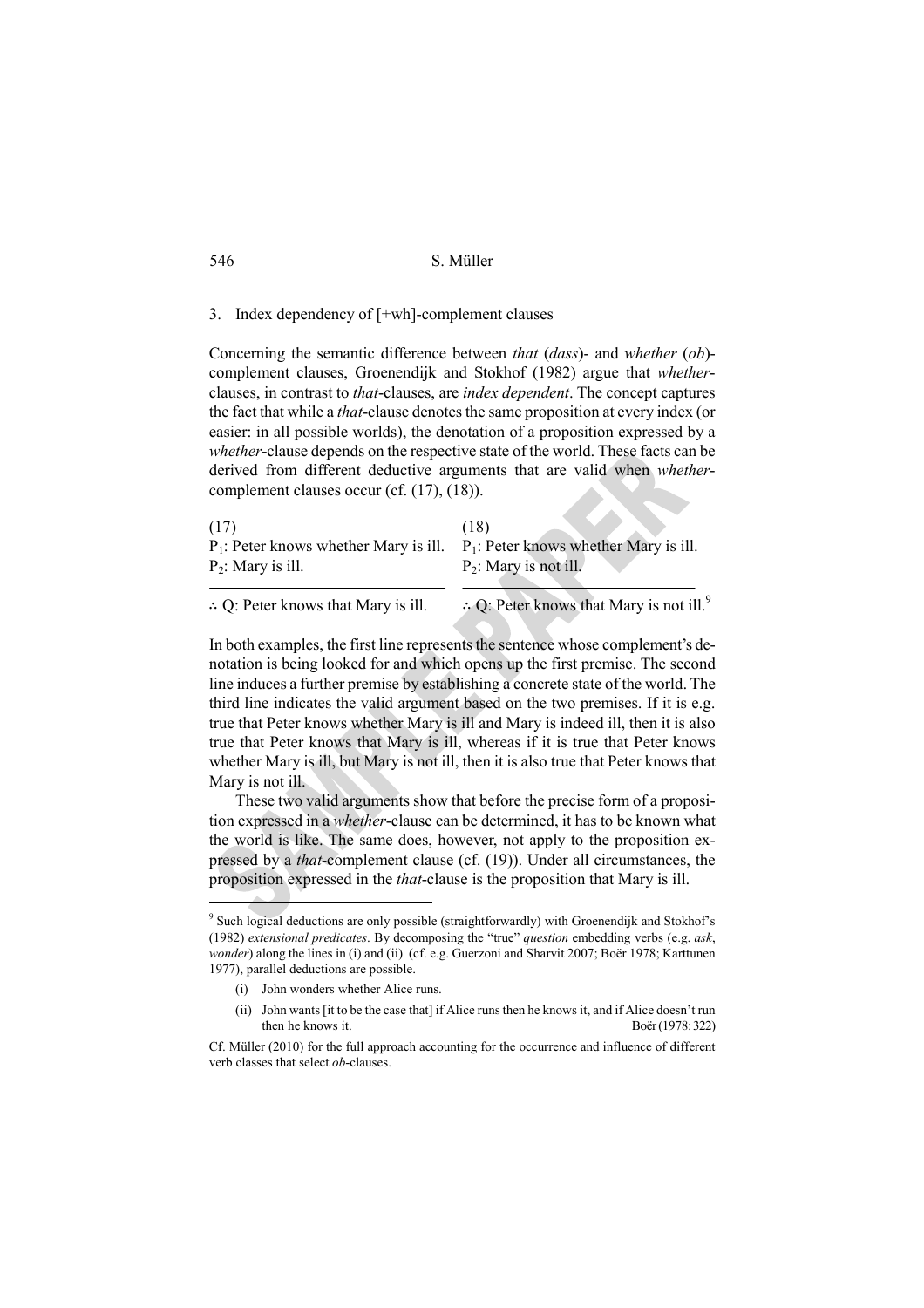(19) Peter glaubt, dass Maria krank ist. Peter believes that Mary ill is 'Peter believes that Mary is ill.'

A person who utters a sentence such as (20) thus does not decide on the logical value of the proposition expressed in the complement. It can be p or not-p. And therefore, a speaker who commits himself/herself to a sentence such as (20) commits himself/herself to the disjunction in (21) of which the equivalence in (22) is a more abstract version.

- (20) Peter weiß, ob Maria krank ist. Peter knows whether Mary ill is 'Peter knows whether Mary is ill.'
- (21) Peter weiß, dass Maria krank ist oder Peter weiß, Peter knows that Mary ill is or Peter knows

dass Maria nicht krank ist. that Mary not ill is

'Peter knows that Mary is ill or Peter knows that Mary isn't ill.'

(22) Peter weiß, ob p.  $\leftrightarrow$  Peter weiß, dass p.  $\vee$  Peter weiß, dass  $\neg$ p. 'Peter knows whether p. ↔ Peter knows that p. ∨ Peter knows that ¬p.'

### 4. "Defective" wh-questions

In the following, an analysis of the space of possible answers associated with an ungrammatical extraction construction is intended to account for the structure's elimination on semantic grounds. The ungrammaticality of structures such as (4ii) (repeated for convenience in (23)) will be traced back to the "defectiveness" of the space of possible answers that arises when extracting a wh-pronoun from a *whether*-complement clause. It will be shown that a reading for questions such as (23) is possible that is such that due to logical circumstances, the underlying discourse function of a wh-question cannot be fulfilled.

As far as the partition induced by the ungrammatical construction in (23) is concerned, this question can be analysed as opening up the alternatives in (24). Each combination of individuals represents a possible value for the wh-pronoun.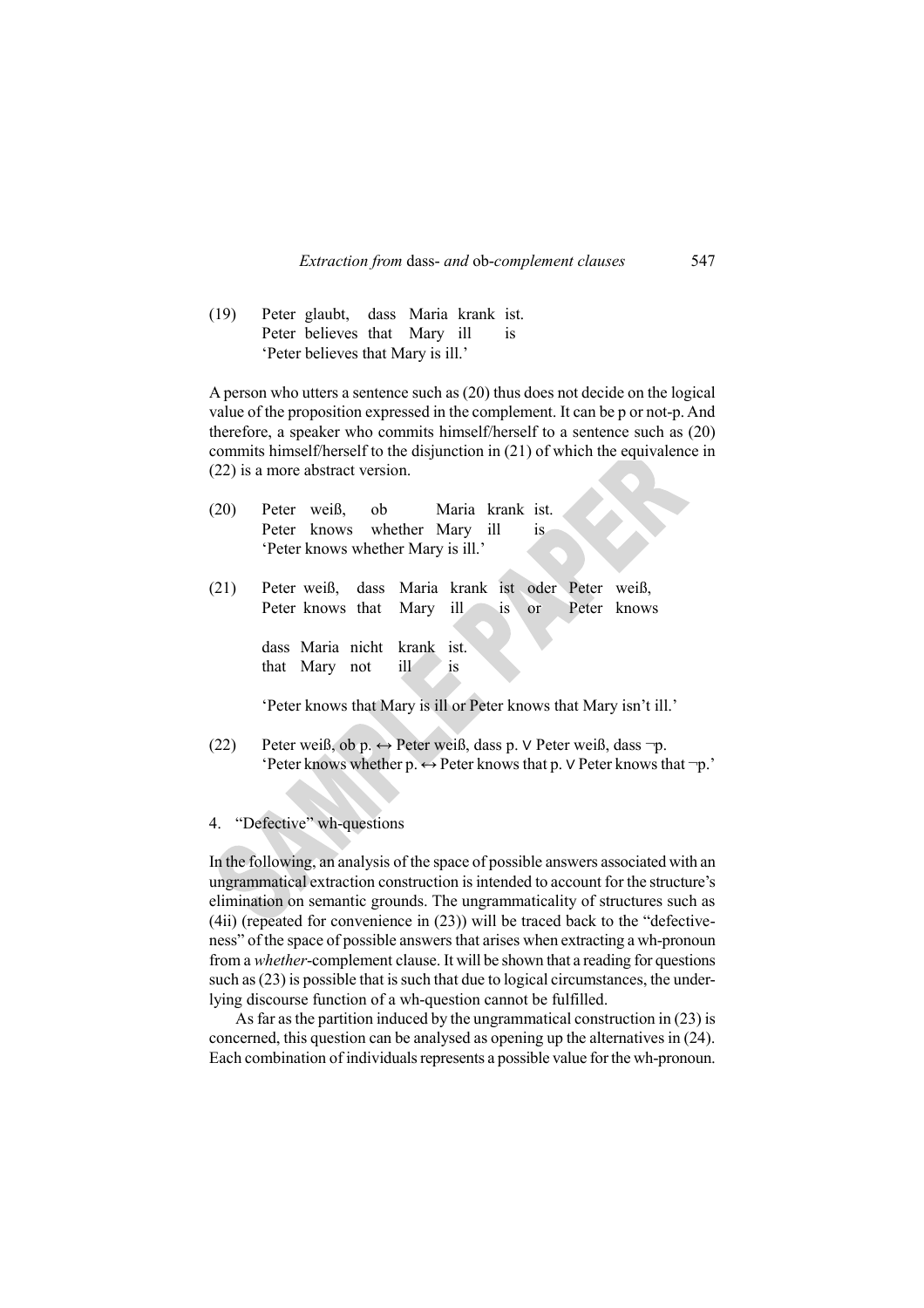| 548 |  | S. Müller |
|-----|--|-----------|
|     |  |           |

(23) \*Wen weiß Peter, [ob der Taxifahrer wen abholt]?  $D = {Hans, Fritz}$ who knows Peter whether the taxi driver who picks up

'Peter knows whether the taxi driver picks up who?' (intended reading)

(24) Peter weiß, ob der Taxifahrer Hans, Fritz abholt. Peter weiß, ob der Taxifahrer Hans, ¬Fritz abholt. Peter weiß, ob der Taxifahrer ¬Hans, Fritz abholt. Peter weiß, ob der Taxifahrer ¬Hans, ¬Fritz abholt. 10

Assuming the answer is (25) and that it is decided via a scalar implicature that this is the complete answer (as the maximally possible answer would be naming all four cells, naming only one cell triggers the implicature that from the alternatives offered this is all that Peter knows), in (26), the first cell is assigned a true logical value, the other cells are assigned a false logical value.

- (25) Peter weiß, ob der Taxifahrer Hans und Fritz abholt. Peter knows whether the taxi driver Hans and Fritz picks up 'Peter knows whether the taxi driver picks up Hans and Fritz.'
- (26) Peter weiß, ob der Taxifahrer Hans, Fritz abholt. Peter weiß, ob der Taxifahrer Hans, ¬Fritz abholt. f Peter weiß, ob der Taxifahrer ¬Hans, Fritz abholt. f Peter weiß, ob der Taxifahrer ¬Hans, ¬Fritz abholt. f

Due to the index dependency assumed for propositions expressed with *whether*clauses, it is still unclear what Peters knows exactly if he knows e.g. whether the taxi driver picks up Hans as well as Fritz, as it depends on the state of the world which proposition is being anchored within Peter's epistemic system. It is only clear that he knows about one state of the world or its negation.

Due to the equivalence in (22), each statement in (26) can be translated into a disjunction, as (27) illustrates for the statement in the first cell. *Peter weiß, ob der Taxifahrer sowohl Hans als auch Fritz abholt*. is equivalent with *Peter weiß, dass der Taxifahrer sowohl Hans als auch Fritz abholt oder Peter weiß, dass es nicht der Fall ist, dass der Taxifahrer sowohl Hans als auch Fritz abholt.* 

<sup>&</sup>lt;sup>10</sup> Again the representation is not meant to imply a non-distributive reading. If Peter knows whether Hans as well as Fritz are picked up, this does not mean that they are picked up together. Similarly, the second and third cell are not meant to mean that Fritz or, respectively, Hans could have sat in the same taxi.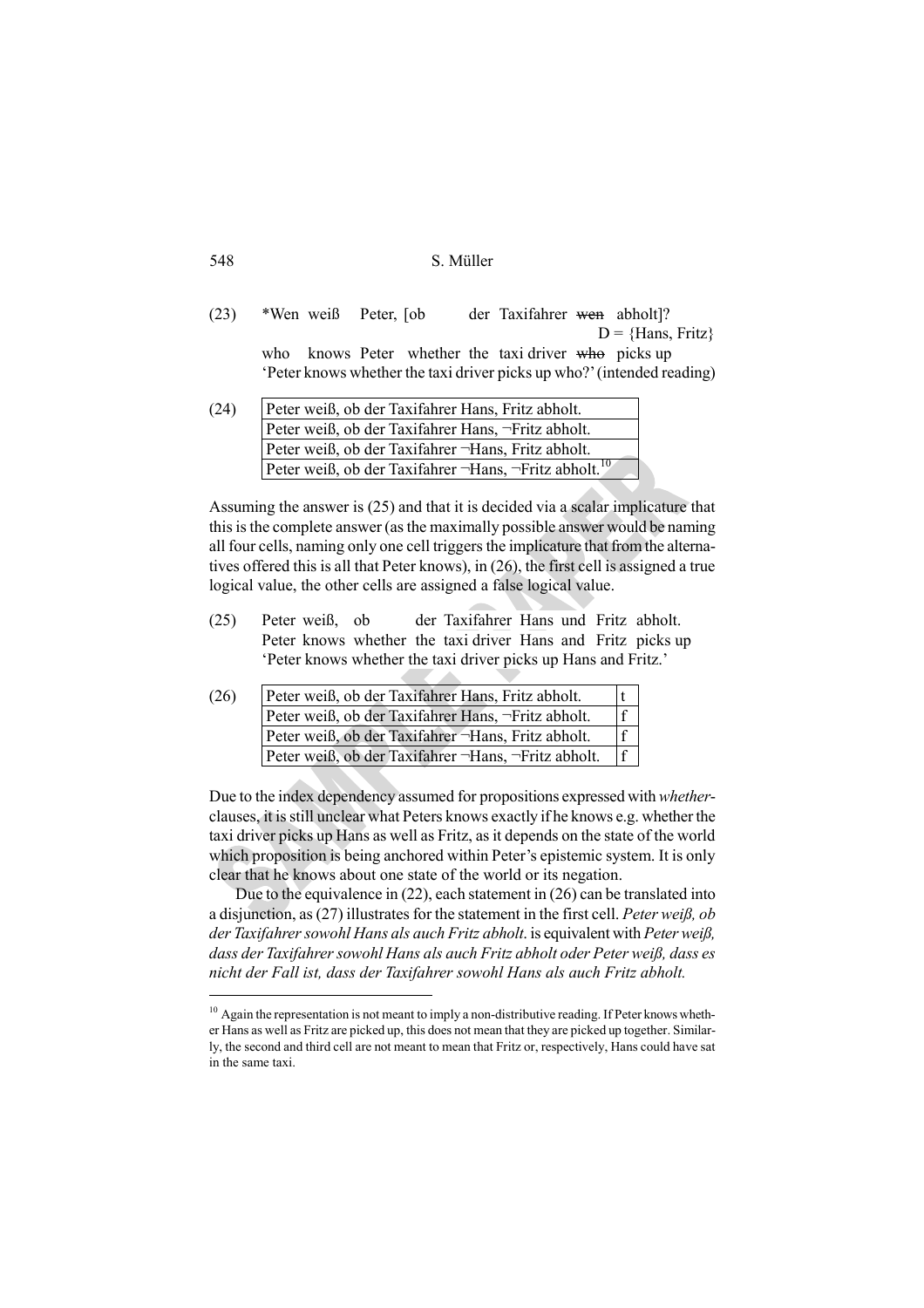(27) Peter weiß, ob der Taxifahrer sowohl Hans als auch Fritz abholt. ↔

> Peter weiß, dass der Taxifahrer sowohl Hans als auch Fritz abholt. ∨ Peter weiß, dass es nicht der Fall ist, dass der Taxifahrer sowohl Hans als auch Fritz abholt.

Changing each simple statement from (26) into such a disjunctive statement, the complex table in (28) is created. As an answer has been given with (25), a decision has been made on the truth of the first cell and the falsity of the second, third and fourth cell and as each cell is just a translation of the *whether*-clause, this decision remains.

| (28) | Peter weiß, dass der Taxi-<br>fahrer Hans, Fritz abholt.   | v | Peter weiß $\neg$ (dass der Taxi-<br>fahrer Hans, Fritz abholt).   |  |
|------|------------------------------------------------------------|---|--------------------------------------------------------------------|--|
|      | Peter weiß, dass der Taxi-<br>fahrer Hans, ~Fritz abholt.  | v | Peter weiß $\neg$ (dass der Taxi-<br>fahrer Hans, ¬Fritz abholt).  |  |
|      | Peter weiß, dass der Taxi-<br>fahrer ~Hans, Fritz abholt.  | v | Peter weiß $\neg$ (dass der Taxi-<br>fahrer ¬Hans, Fritz abholt).  |  |
|      | Peter weiß, dass der Taxi-<br>fahrer ¬Hans, ¬Fritz abholt. | v | Peter weiß $\neg$ (dass der Taxi-<br>fahrer ¬Hans, ¬Fritz abholt). |  |

It is important to note that the decision on true and false answers has been made without knowing about a particular state of the world. Thus, all positive and negative answers given respond to two states of the world at the same time as they are given without knowledge of the existing state of the world.

The only statement among the four statements assigned a true logical value is *Peter weiß, ob der Taxifahrer sowohl Hans als auch Fritz abholt*., but it is still open whether the world is such that the taxi driver picks up Hans and Fritz or that it is not the case that the taxi driver picks up those two individuals. Once a decision has been made for a particular state of the world, the logical values that have been assigned have to remain valid.

As each cell in (28) corresponds to a disjunction consisting of two statements, it is necessary to calculate the truth values of all the statements separately in order to be able to assign the truth value to the whole disjunctive statement.

Assuming the world is such that the taxi driver in fact picks up Hans as well as Fritz, the disjunctive statement in the first cell in (29) has to be true because it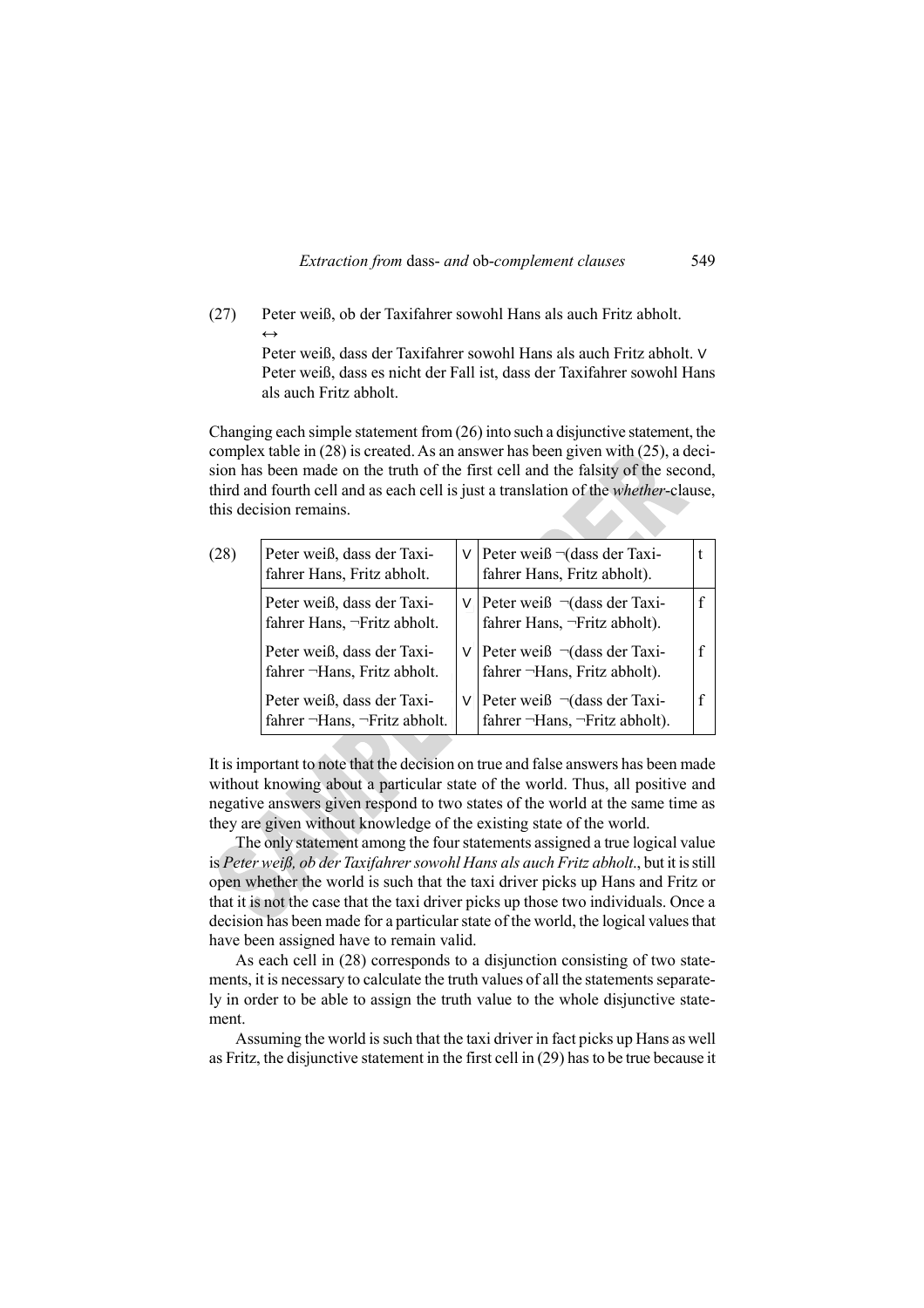corresponds to the answer given in (25). Due to the valid arguments illustrated in (17) and (18), the first statement in the disjunction in the first cell is assigned a true logical value. The second part of the disjunction has to be considered false because otherwise Peter's epistemic system would contain contradictions. Assuming the truth of the first statement necessarily leads to assuming the falsity of the second statement because the propositions potentially being anchored in Peter's epistemic system contradict each other. Commitment to both statements in the first cell is thus not possible. As the complete statement is true, the situation is in accordance with the decision that the first cell corresponds to the true answer.

The decision on the falsity of the second, third and fourth cell has also already been made (cf. (28)). However, looking at the truth conditions in those cells after having decided on a state of the world, it comes about that the complex statements cannot be considered false (cf. (29)). If Peter has already been ascribed the knowledge that the taxi driver picks up both individuals (first column, first cell), he can neither know as well that the taxi driver picks up only Hans (first column, second cell), nor that he picks up only Fritz (first column, third cell) nor that he picks up nobody (first column, fourth cell), i.e. the first statement in the second, third and fourth cell has to be considered false. However, relying on the knowledge attributed to Peter by the first column in the first cell (namely, he knows that the taxi driver picks up both individuals), it is also true that he knows that it is neither the case that the taxi driver picks up only Hans (second column, second cell), nor that it is the case that he picks up only Fritz (second column, third cell) nor that he picks up nobody (second column, fourth cell). Thus, the second statement of the disjunction has to be assigned a true logical value in the second, third and fourth cell. From that it follows that the complex disjunctive statements all have to be assigned a true logical value.

Based on the assignment of the true logical value to the first statement in the disjunction in the first cell, the calculation of the statements in the remaining space of possible answers shows that in each cell, one statement remains true which leads to the assignment of a true value to the complete disjunctive statement. As each possible answer is assigned the logical value *true*, answering the question in (23) does not create the situation which is found with grammatical questions (cf. (6), (13)), namely that one cell is true and the other ones are false. Although one of the suggested answers is chosen, all possibilities which the questions opens up have to be considered true. As the space of possible answers in (29) shows, the "partition" (see below) does not get reduced by a seemingly complete answer such as (25). On the contrary, after giving the answer, all al-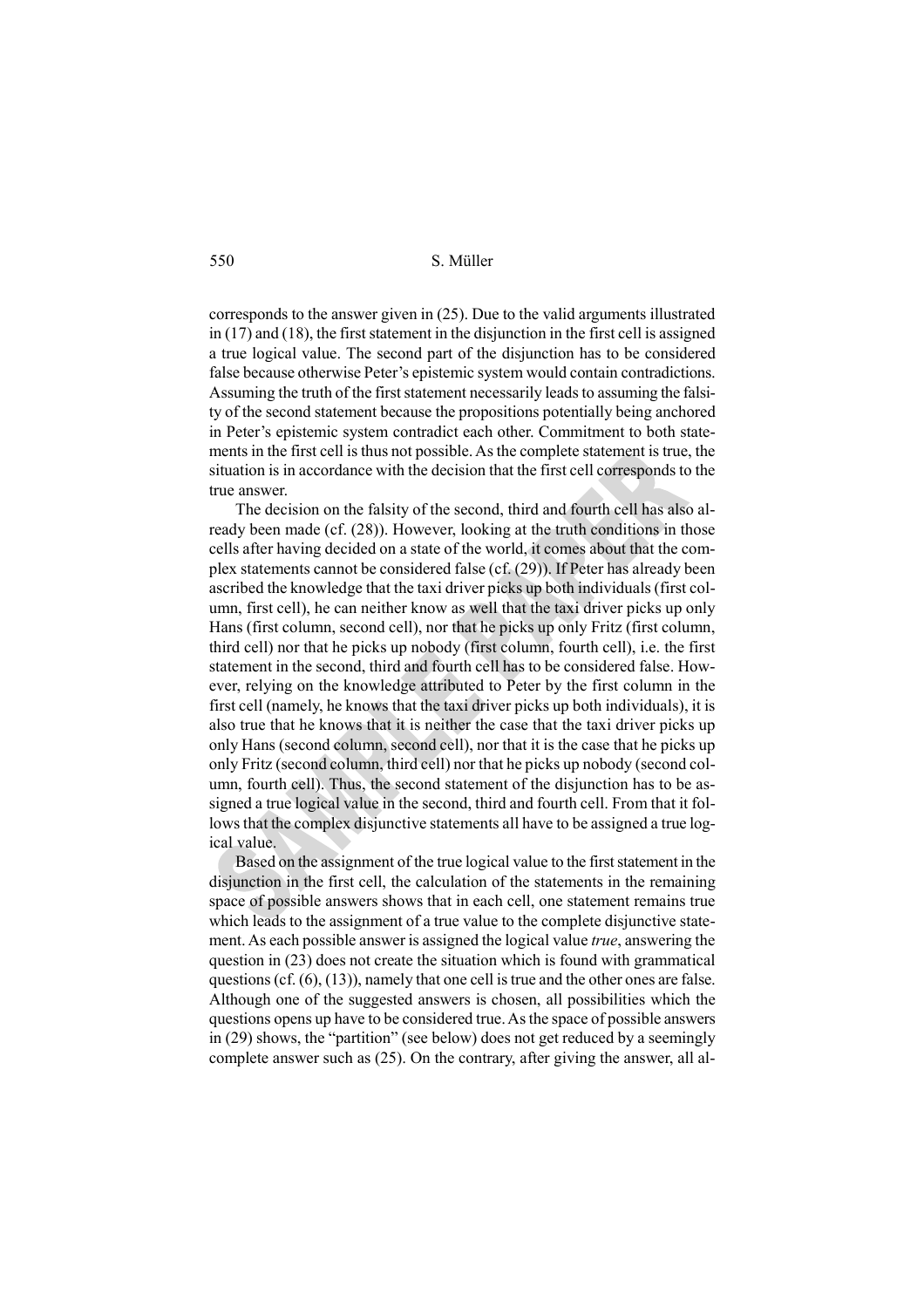|  | Extraction from dass- and ob-complement clauses | 551 |
|--|-------------------------------------------------|-----|
|  |                                                 |     |

| Peter weiß, dass der Taxi-<br>fahrer Hans, Fritz abholt.            | V | Peter weiß $\neg$ (dass der Taxi-<br>fahrer Hans, Fritz abholt).   | t           |
|---------------------------------------------------------------------|---|--------------------------------------------------------------------|-------------|
| t<br>cf. (17)                                                       |   | f<br>$\rightarrow$ incompatible with<br>Peter's knowledge          |             |
| Peter weiß, dass der Taxi-<br>fahrer Hans, ~Fritz abholt.           | V | Peter weiß $\neg$ (dass der Taxi-<br>fahrer Hans, ¬Fritz abholt).  | t           |
| $\mathbf f$<br>$\rightarrow$ incompatible with Peter's<br>knowledge |   | t<br>$\rightarrow$ compatible with Peter's<br>knowledge            |             |
| Peter weiß, dass der Taxifah-<br>rer ¬Hans, Fritz abholt.           | V | Peter weiß $\neg$ (dass der Taxi-<br>fahrer ¬Hans, Fritz abholt).  | $\mathbf t$ |
| $\mathbf f$<br>$\rightarrow$ incompatible with Peter's<br>knowledge |   | t<br>$\rightarrow$ compatible with Peter's<br>knowledge            |             |
| Peter weiß, dass der Taxifah-<br>rer ¬Hans, ¬Fritz abholt.          | V | Peter weiß $\neg$ (dass der Taxi-<br>fahrer ¬Hans, ¬Fritz abholt). | $\mathbf t$ |
| $\mathbf f$<br>$\rightarrow$ incompatible with Peter's<br>knowledge |   | t<br>$\rightarrow$ compatible with Peter's<br>knowledge            |             |

(29) World: The taxi driver picks up Hans and Fritz.

ternatives opened up by the question remain. As the cells, thus, do not exclude each other, the space of answers that is induced by extracting a wh-pronoun from a *whether*-clause in fact is no partition whose main characteristic actually is the pairwise disjunctiveness of the subsets. As the cells from (29) are all true at the same time, this object can at best be considered a *trivial partition*, consisting of only one cell. The four possible answers from (24) in this sense only open up "pseudo"-cells. As Section 2 has shown, the discourse function of constituent questions and their answers is to open up alternatives and reduce them subsequently. As (23) is a question whose alternatives cannot be reduced, the approach presented here argues that an ungrammatical question such as (23) is ungrammatical because it can be associated with a semantic object that cannot ful-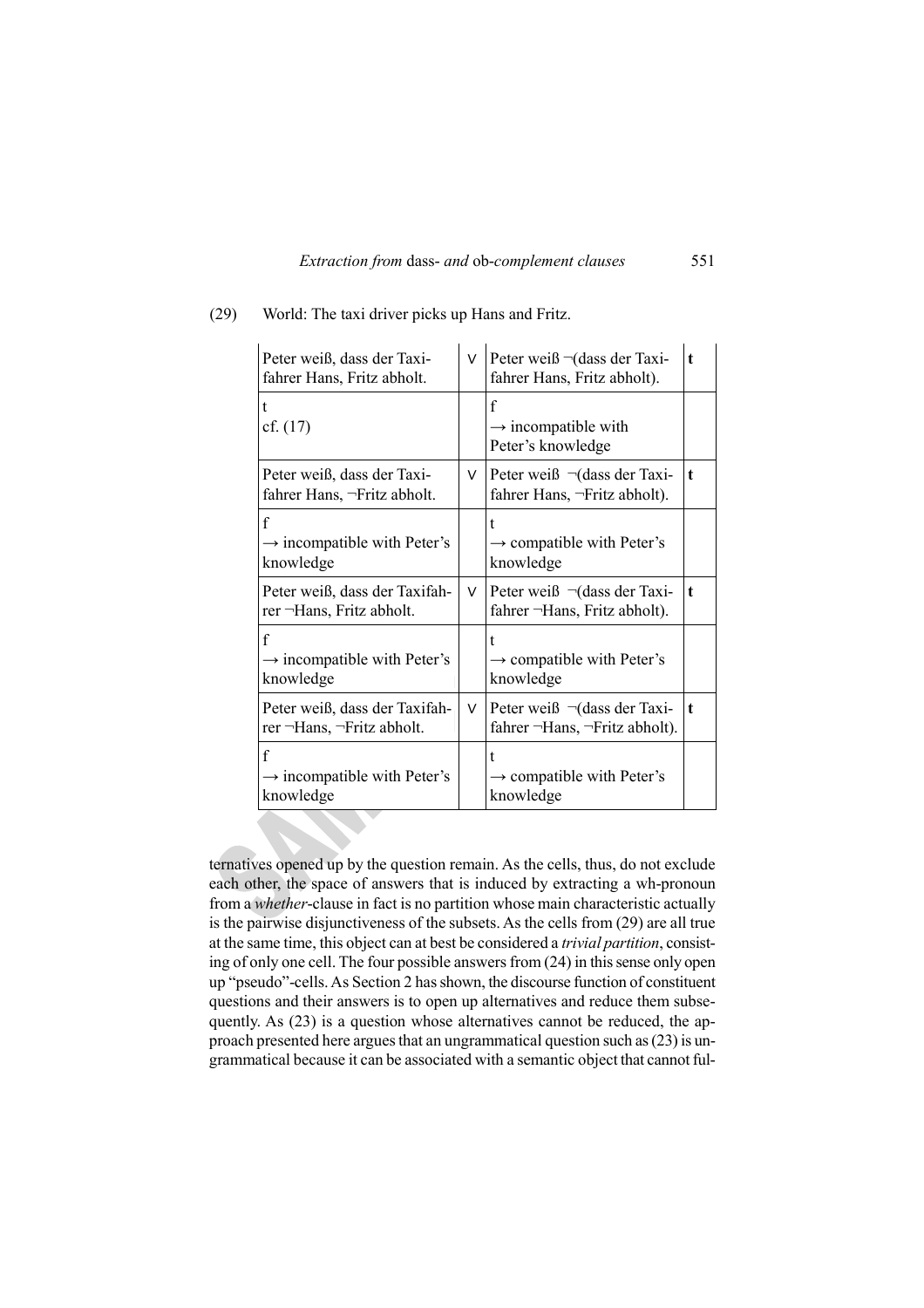fill a question's discourse function and its ungrammaticality is, therefore, due to a semantic violation.

- 5. Resumptive pronouns in the extraction domain
- 5.1 A non-"defective" reading

Apart from the meaning assigned to the question in (23) by assuming the "partition" in (24) (paraphrasable by (30)), there is also another interpretation conceivable which is paraphrased in (31) and which induces the partition in (32).

- (30) What is the polar question whose true answer Peter knows?, the alternatives being: Does the taxi driver pick up Hans as well as Fritz? Does the taxi driver pick up only Hans? Does the taxi driver pick up only Fritz? Does the taxi driver pick up neither Hans nor Fritz?
- (31) Which are the individuals such that Peter knows the true answer to the polar question of the form: Does the taxi driver pick up this individual?

| (32) | Hans as well as Fritz are the individuals, <i>i.e.</i> Peter knows the<br>true answer to the question <i>Does the taxi driver pick up Hans</i> ?<br>and Peter knows the true answer to the question <i>Does the taxi</i><br>driver pick up Fritz?              |   |
|------|----------------------------------------------------------------------------------------------------------------------------------------------------------------------------------------------------------------------------------------------------------------|---|
|      | Only Hans is the individual, <i>i.e.</i> Peter knows the true answer to<br>the question <i>Does the taxi driver pick up Hans?</i> and Peter does<br>not know the true answer to the question <i>Does the taxi driver</i><br>pick up Fritz?                     | v |
|      | Only Fritz is the individual, <i>i.e.</i> Peter does not know the true<br>answer to the question <i>Does the taxi driver pick up Hans?</i> and<br>Peter knows the true answer to the question <i>Does the taxi driv</i> -<br>er pick up Fritz?                 | V |
|      | Neither Hans nor Fritz is such an individual, <i>i.e.</i> Peter does not<br>know the true answer to the question <i>Does the taxi driver pick</i><br>up Hans? and Peter does not know the true answer to the ques-<br>tion Does the taxi driver pick up Fritz? |   |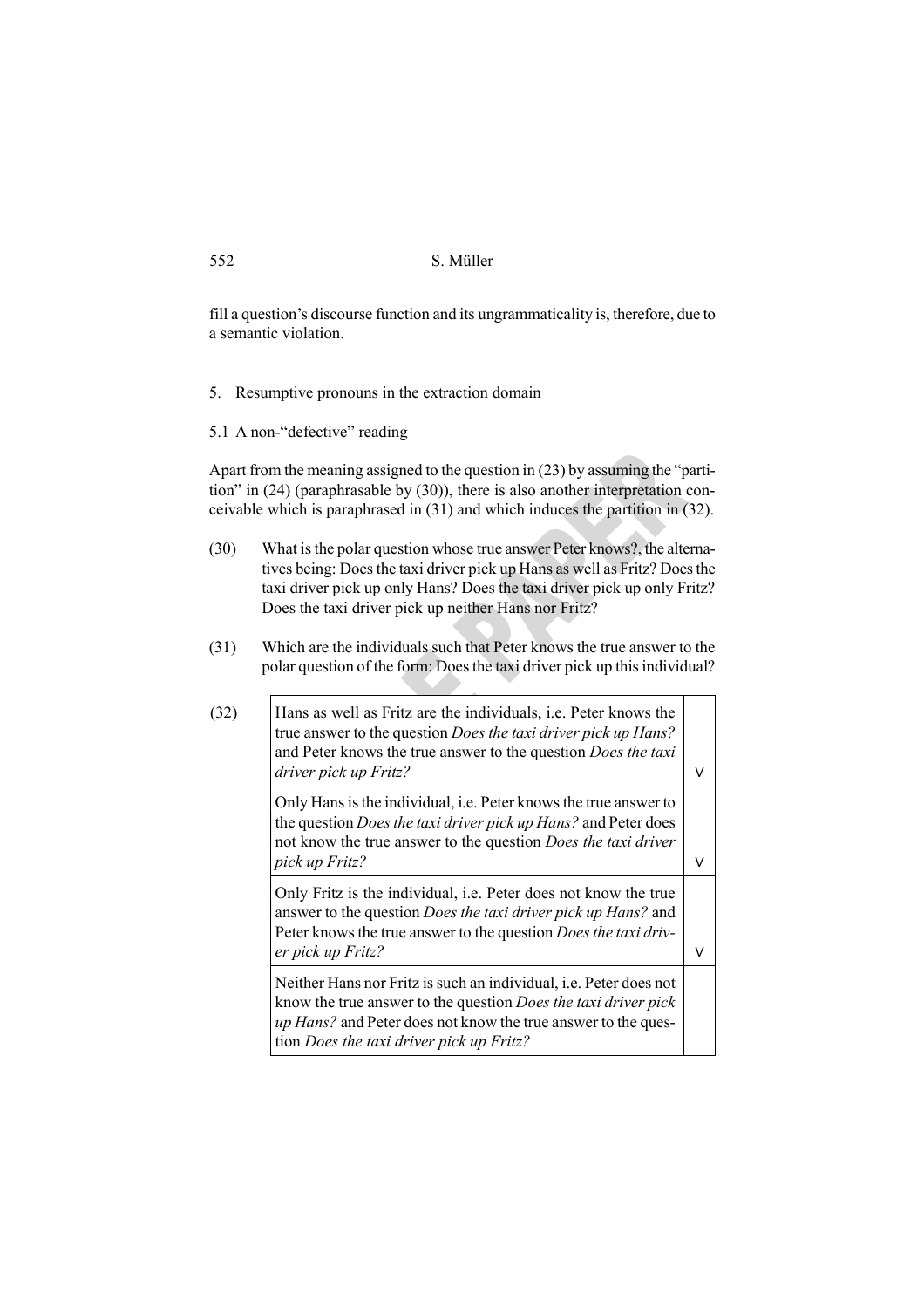| Extraction from dass- and ob-complement clauses |  | 553 |
|-------------------------------------------------|--|-----|
|                                                 |  |     |

|      | (32) equals (33). Each conjunct can be resolved into a disjunction as in (34).                                                                                                                                           |        |
|------|--------------------------------------------------------------------------------------------------------------------------------------------------------------------------------------------------------------------------|--------|
| (33) | Peter weiß, ob der Taxifahrer Hans abholt, und<br>Peter weiß, ob der Taxifahrer Fritz abholt.                                                                                                                            | V      |
|      | Peter weiß, ob der Taxifahrer Hans abholt, und<br>Peter weiß nicht, ob der Taxifahrer Fritz abholt.                                                                                                                      | V      |
|      | Peter weiß nicht, ob der Taxifahrer Hans abholt, und<br>Peter weiß, ob der Taxifahrer Fritz abholt.                                                                                                                      | V      |
|      | Peter weiß nicht, ob der Taxifahrer Hans abholt, und<br>Peter weiß nicht, ob der Taxifahrer Fritz abholt.                                                                                                                |        |
|      |                                                                                                                                                                                                                          |        |
| (34) | (Peter weiß, dass der Taxifahrer Hans abholt V<br>Peter weiß, dass der Taxifahrer Hans nicht abholt) $\wedge$<br>(Peter weiß, dass der Taxifahrer Fritz abholt V<br>Peter weiß, dass der Taxifahrer Fritz nicht abholt.) | V      |
|      | (Peter weiß, dass der Taxifahrer Hans abholt V<br>Peter weiß, dass der Taxifahrer Hans nicht abholt.) A<br>¬(Peter weiß, dass der Taxifahrer Fritz abholt V<br>Peter weiß, dass der Taxifahrer Fritz nicht abholt.)      | $\vee$ |
|      | ¬(Peter weiß, dass der Taxifahrer Hans abholt V<br>Peter weiß, dass der Taxifahrer Hans nicht abholt.) A<br>(Peter weiß, dass der Taxifahrer Fritz abholt V<br>Peter weiß, dass der Taxifahrer Fritz nicht abholt.)      | V      |
|      | -(Peter weiß, dass der Taxifahrer Hans abholt V<br>Peter weiß, dass der Taxifahrer Hans nicht abholt.) A<br>Peter weiß, dass der Taxifahrer Fritz abholt V<br>Peter weiß, dass der Taxifahrer Fritz nicht abholt.)       |        |

The crucial aspect for the argumentation of the approach is that the partitions in (32) to (34) are well-formed objects: One cell corresponds to the complete true answer, whereas the other cells are considered false. That (and how) this situation comes about will be illustrated in the following.

A cell from (34) is assigned a true logical value if both conjuncts in the cell are true. Each conjunct is a disjunction. In an overall positive disjunction, one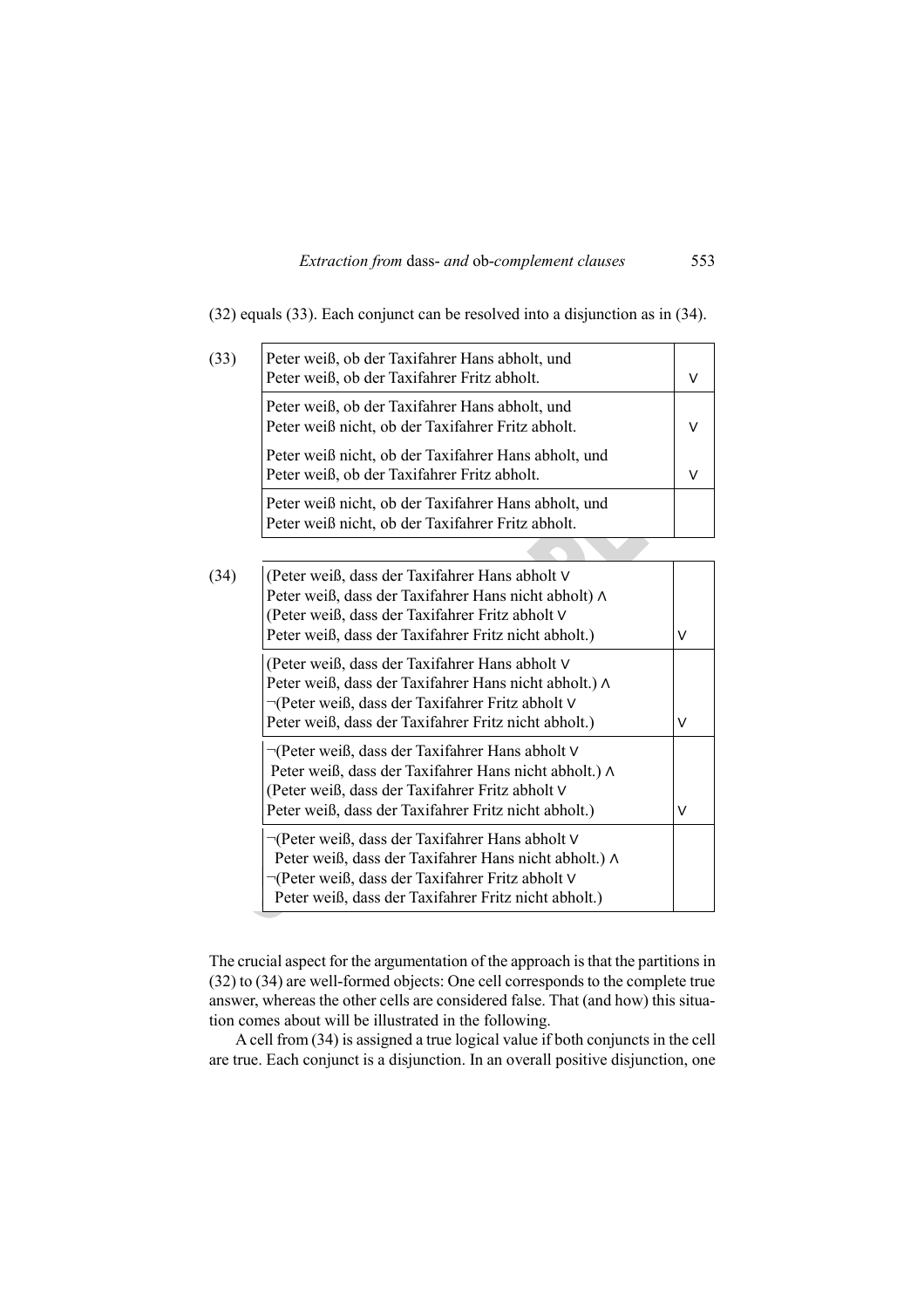statement has to be true (as the statements exclude each other, only exactly one statement can be true) in order for the conjunct to be true. If a conjunct which corresponds to an overall negative disjunction should be true, both parts of the disjunction have to be false. If the true answer is e.g. (35) and if the world looks like (36), the distributions in (37) follow.

(35) Only Hans (= Only Hans is the individual for whom Peter knows the true answer to the polar question: Does the taxi driver pick up this individual?)

| (37) | (Peter weiß, dass der Taxifahrer Hans abholt (t) V<br>Peter weiß, dass der Taxifahrer Hans nicht abholt (f).) A<br>(Peter weiß, dass der Taxifahrer Fritz abholt (f) V<br>Peter weiß, dass der Taxifahrer Fritz nicht abholt (f).)               | $\sqrt{}$ |   |
|------|--------------------------------------------------------------------------------------------------------------------------------------------------------------------------------------------------------------------------------------------------|-----------|---|
|      | (Peter weiß, dass der Taxifahrer Hans abholt (t) V<br>Peter weiß, dass der Taxifahrer Hans nicht abholt (f).) A<br>$\neg$ (Peter weiß, dass der Taxifahrer Fritz abholt (f) V<br>Peter weiß, dass der Taxifahrer Fritz nicht abholt (f).)        | v         |   |
|      | $\neg$ (Peter weiß, dass der Taxifahrer Hans abholt (t) V<br>Peter weiß, dass der Taxifahrer Hans nicht abholt (f).) A<br>(Peter weiß, dass der Taxifahrer Fritz abholt (f) V<br>Peter weiß, dass der Taxifahrer Fritz nicht abholt (f).)        | $\vee$    | f |
|      | $\neg$ (Peter weiß, dass der Taxifahrer Hans abholt (t) V<br>Peter weiß, dass der Taxifahrer Hans nicht abholt (f).) A<br>$\neg$ (Peter weiß, dass der Taxifahrer Fritz abholt (f) V<br>Peter weiß, dass der Taxifahrer Fritz nicht abholt (f).) |           |   |

The complete statement in the second cell – the true answer – is true as the first conjunct becomes true due to the truth of the disjunction and the second conjunct due to the falsity of the disjunction. The falsity of the conjunctions in the remaining cells can be confirmed by calculating the statement's truth values against the background of the chosen scenario: Only one conjunct is true in the first and fourth cell, even both conjuncts have to be considered false in the third cell. The explanations show that assigning the interpretation paraphrased in (31) instead of the one paraphrased in (30) to the extraction construction which re-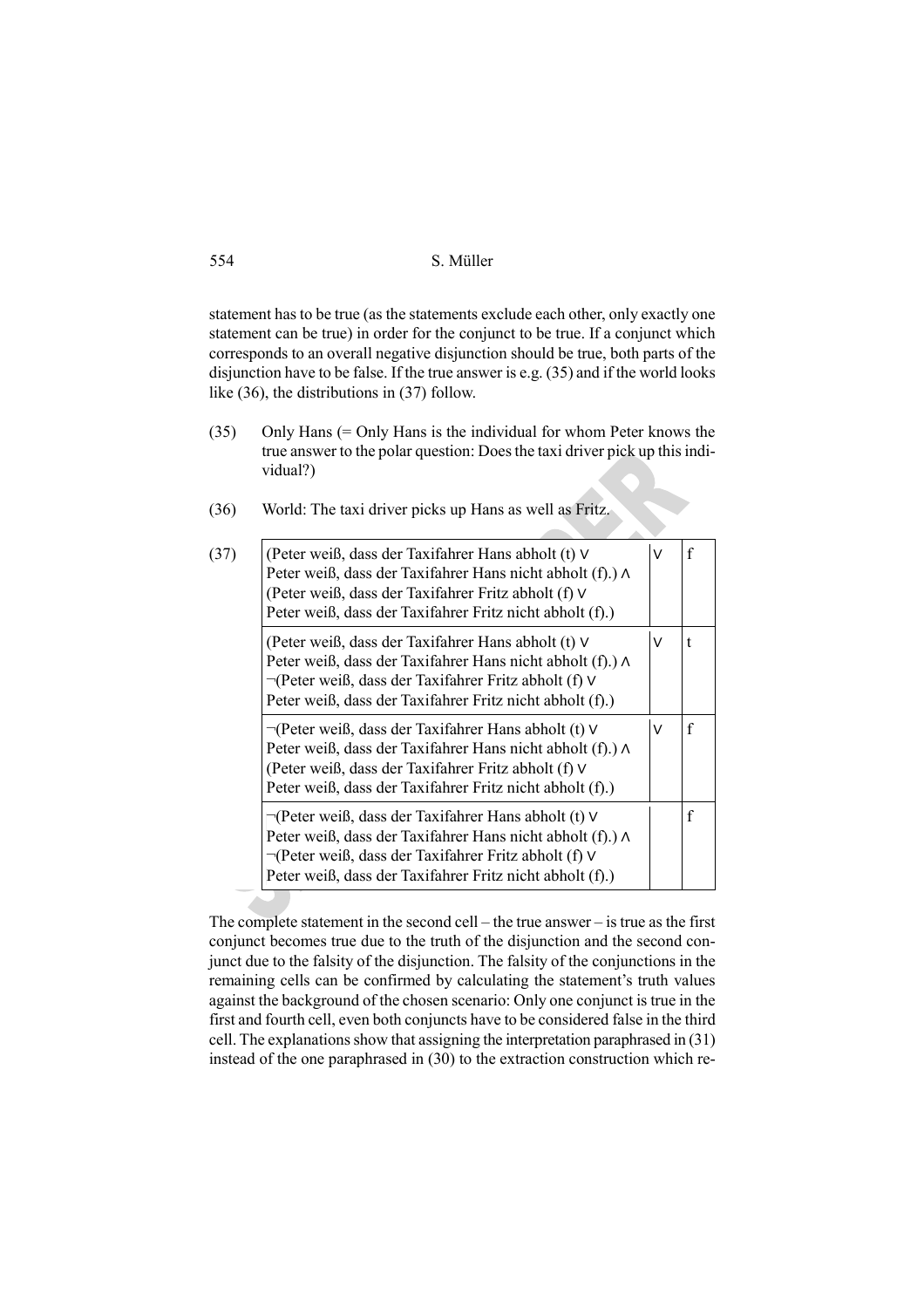

sults in a different space of answers, the semantic "defect" which is made responsible for the ungrammaticality of the question does not arise.

#### 5.2 *Contextual blindness* and the interpretive effect of resumptive pronouns

A crucial assumption for the idea to trace back the ungrammaticality of the extraction constructions to the ill-formed semantic object associated with the resulting question is to anchor it on a purely logical level. This assumption is important against the background of the "defect" not having to arise necessarily. As has been shown, a way of partitioning the logical space is possible which prevents the "defect" from coming about.<sup>11</sup> The explanation assumed here is therefore formulated in that way that extractions from *whether*-clauses result in ungrammatical structures because, from a logical perspective, it is in principle not possible to **exclude** that the problem described does come about in the space of answers. Along this reasoning, the pure possibility of generating the problem leads to excluding the questions on the semantic level. For the cases in which it is not true that all the cells in the space of answers become true, it is argued that the interpretations hinge on very specific contextual circumstances.<sup>12</sup> Excluding this source of influence, it is assumed that contextual information does not have an impact on the logical calculation of the space of answers. As the constraint on extraction is attributed to the semantic module, excluding the questions takes place on a linguistic level before the context can have an impact. Thus, the system calculating the space of answers does not have knowledge on specific contexts, it does not follow concrete courses of conversation. If a concrete discourse lead to an unproblematic space of answers and the question was, therefore, associated with a well-formed object, this would not influence the logical system that excludes the question because of it not being able to fulfill its discourse function.

<sup>&</sup>lt;sup>11</sup> There are other factors which lead to the "defect" not arising necessarily. On the one hand, this situation can be caused by certain non-factive matrix verbs. On the other hand, *weak exhaustive*  readings in the case of certain combinations of verb+wh-complement clauses introduced by whpronouns to which the analysis is carried over in Müller (2010) might also prevent the "defective" reading from arising. If the non-"defective" situation can occur, however, this is never the only reading **possible**, that is even then, an interpretation is possible which leads to a "defective" space of possible answers.

<sup>&</sup>lt;sup>12</sup> For other approaches making use of *contextual blindness* (a term being employed in Magri 2009), cf. e.g. Fox and Hackl (2006: 566ff.), Abrusán (2008: 67), Chierchia et al. (2008: 30f.), Gajewski (2002, 2009).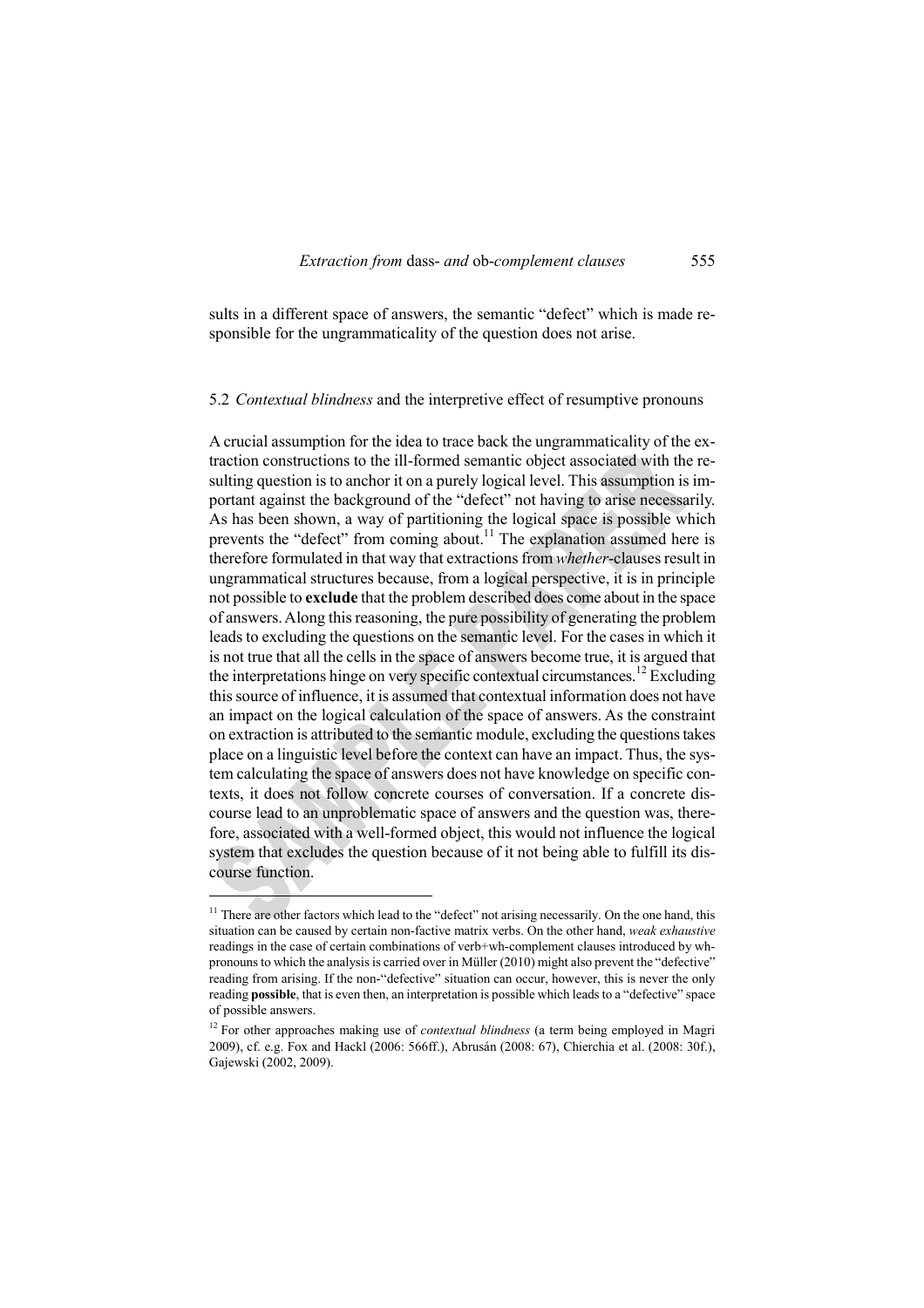As has been shown in Section 5.1, the extraction constructions analysed here can in principle induce two different partitions which each attribute a different meaning to the questions, thus causing different truth value assignments when calculating the space of answers. The "defect" does only arise under one interpretation. Crucially however, it is not possible to assume that one interpretation (cf. (38) vs. (39)) is more prominent than the other one, i.e. more obvious or more probable, that is the question in (40) does not look like the one reading or the other one.

- (38) What is the polar question whose true answer Peter knows?, the alternatives being: Does the taxi driver pick up Hans as well as Fritz? Does the taxi driver pick up only Hans? Does the taxi driver pick up only Fritz? Does the taxi driver pick up neither Hans nor Fritz?
- (39) Which are the individuals such that Peter knows the true answer to the polar question of the form: Does the taxi driver pick up this individual?

(40) \*Wen weiß Peter, [ob der Taxifahrer wen abholt]?  $D = {Hans, Fritz}$ who knows Peter whether the taxi driver who picks up 'Peter knows whether the taxi driver picks up who?' (intended reading)

Along this reasoning, the question in (40) is ambiguous with respect to the two readings, one of which can induce a "defective" space of answers, whereas the other one induces a well-formed partition. Only if one defined the precise intentions of the speaker, i.e. defined exactly what the speaker wants to know, one could decide which reading is available, i.e. which partition is induced due to the meaning assigned. By doing so, one could contextually control that the reading in (39) is present. In this case, one would have evoked the reading under which the question is associated with a well-formed object and the question should be judged being grammatical. However, even if one found a contextual construction which told apart the two readings, the prediction of the approach assumed here is that contextual information is not sufficient to dissolve the semantic violation. The prediction is that as long as the extraction construction allows an interpretation under which the "defect" arises, the question will be filtered out as an ungrammatical object due to this possibility. Related to this prediction is the thesis that if the reading inducing a well-formed partition is evoked unequivocally, i.e. logico-semantically, contextually invariantly, that is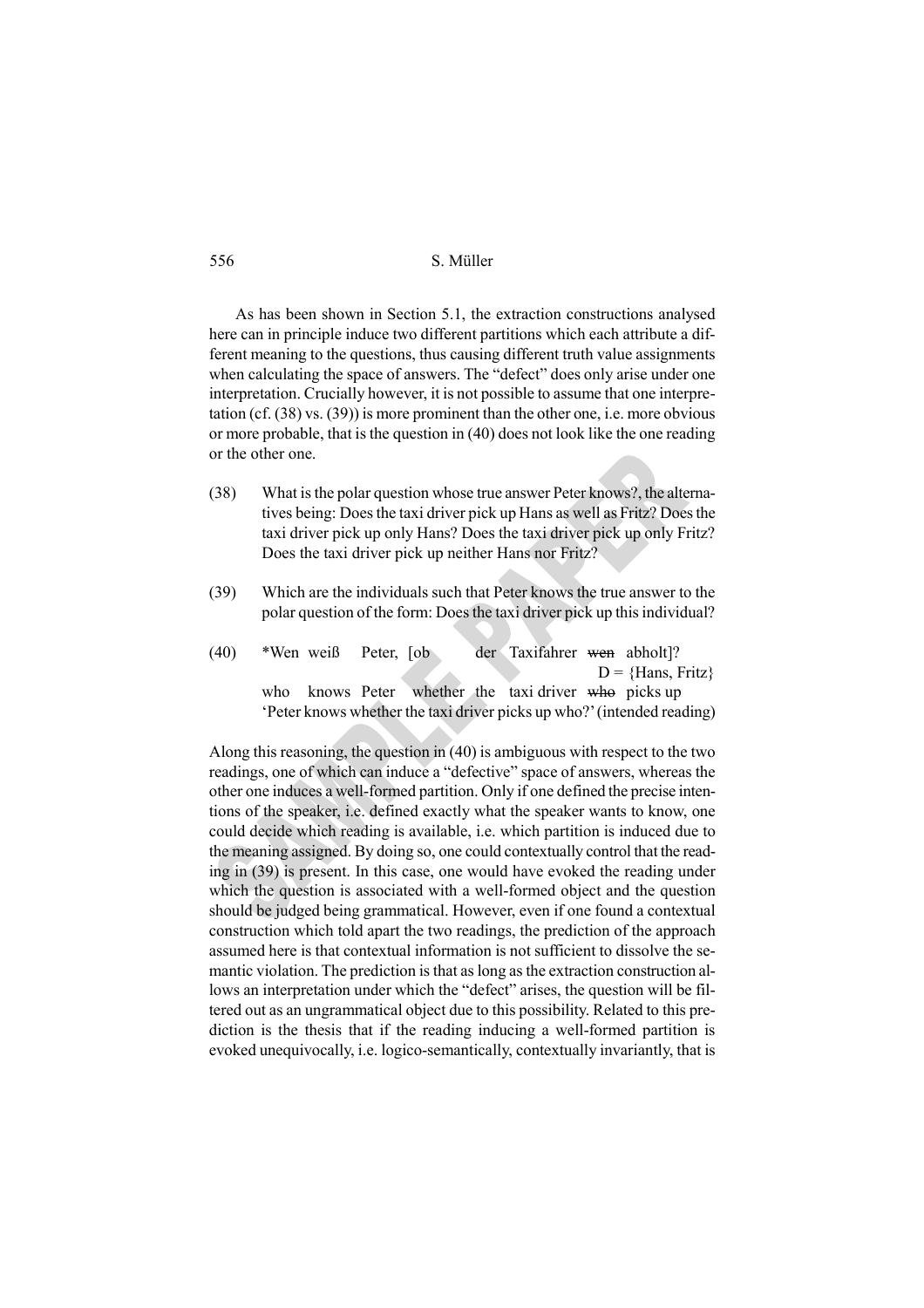the reading leading to the 'defect' cannot be available, the resulting question should be well-formed.

This prediction is indeed born out as the well-formed question in (41) illustrates.

(41) [Für wen]i gilt, dass Peter weiß, for whom applies that Peter knows ob der Taxifahrer ihn<sub>i</sub> abholt?<sup>13</sup> whether the taxi-driver him picks up

> 'For whom is it the case that Peter knows whether the taxi driver picks him up?'

This question unambiguously shows the interpretation illustrated by the wellformed partition in  $(42)$  (cf.  $(33)$ ).

| (42) | Peter weiß, ob der Taxifahrer Hans abholt, und<br>Peter weiß, ob der Taxifahrer Fritz abholt.             |  |
|------|-----------------------------------------------------------------------------------------------------------|--|
|      | Peter weiß, ob der Taxifahrer Hans abholt, und<br>Peter weiß nicht, ob der Taxifahrer Fritz abholt.       |  |
|      | Peter weiß nicht, ob der Taxifahrer Hans abholt, und<br>Peter weiß, ob der Taxifahrer Fritz abholt.       |  |
|      | Peter weiß nicht, ob der Taxifahrer Hans abholt, und<br>Peter weiß nicht, ob der Taxifahrer Fritz abholt. |  |

As the "extraction construction" does not allow the reading under which the "defect" can arise under the occurrence of a resumptive pronoun corresponding to the wh-pronoun, and the alternative to the "defective" reading, therefore, does not rely on contextual information, the construction in (42) is well-formed entirely in agreement with the analysis pursued here. Under no circumstances is

 $13$  As one of the anonymous reviewers remarks, (41) is of course no extraction construction in a syntactic sense. However *für wen* (exactly as *wen* in (40)) gets interpreted inside the complement. As the account pursued here argues that the reason for the questions' degradation does not lie in the syntactic module, but is related to the questions' interpretation, this sentence – on the contrary – provides perfect testing ground for this assumption. It has a different syntax, but it is nonetheless a question which decisively displays that reading that should lead to a well-formed sentence.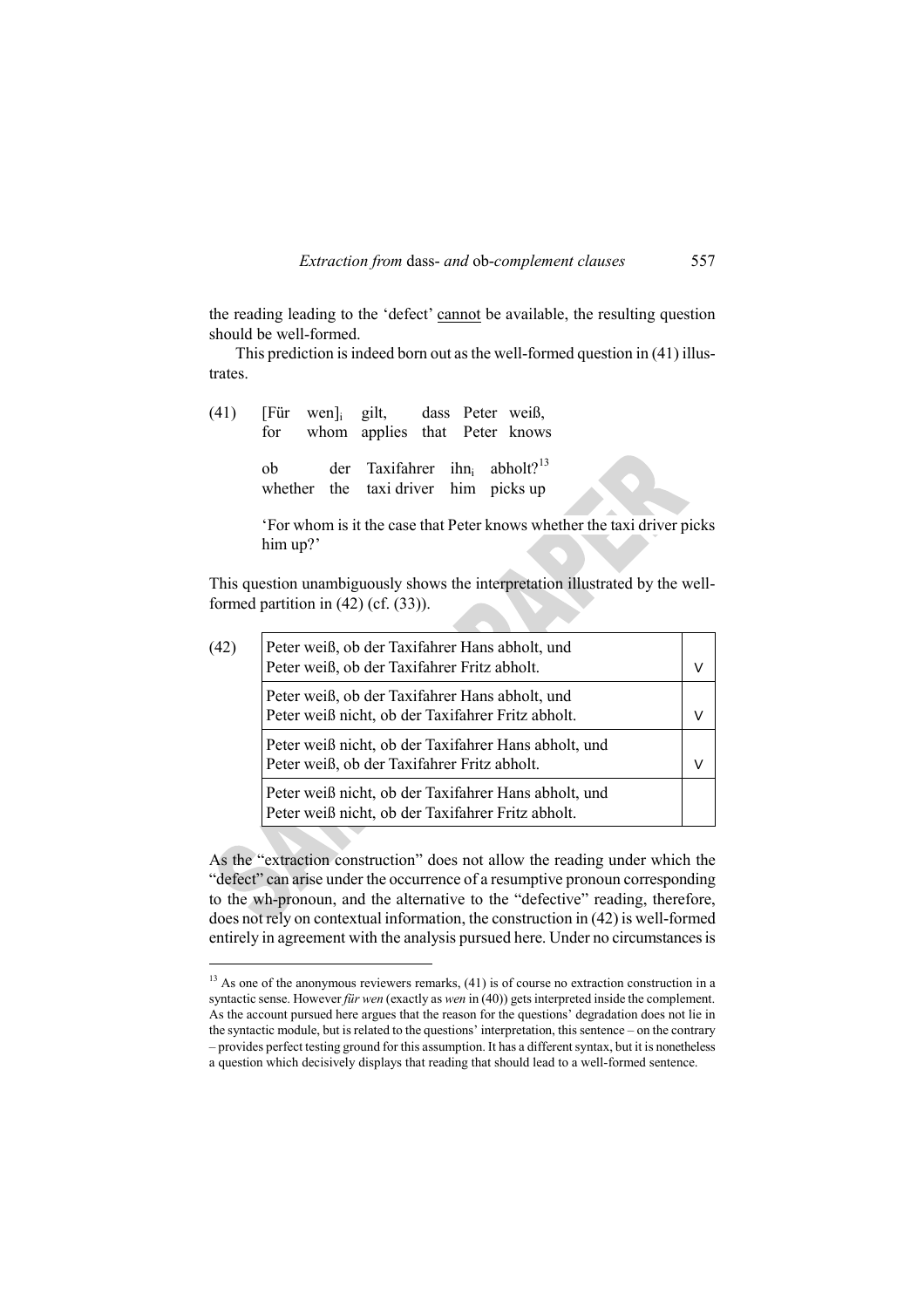it possible that the "defect" arises which has been made responsible for the inacceptability of the extraction construction in (40) which is ambiguous with respect to the two different partitions. As the difference between (40) and (41) is that in (41) the reading made responsible for the "defect" is not available, whereas in (40), the 'defective' as well as the reading in (42) is available, the grammatical structure in (41) can be taken as evidence for an analysis which is based on the principle availability of the (potentially) "defective" reading.

Assuming that the intuitions concerning the questions' meanings as formalised here are correct, the question arises what exactly differentiates the two meanings.

What is at issue is the question where the strong exhaustivity is assumed to hold. Under the reading in (26) (repeated for convenience in (43)), positive and negative instantiations of being picked up are opened up, that is the exhaustive partitioning occurs in the scope of the conjunction (and, thereby, the implicitly occurring disjunction). In (33) (repeated in (44)), on the other hand, the partitioning concerns known and unknown things, that is the exhaustive partitioning occurs above the conjunction (and, therefore, above the disjunction). In case the disjunction scopes over the strong exhaustive partitioning, the defect arises because the question is disjunctively asking simultaneously for the positive and negative instantiation. Deciding on a true conjunct in one cell, leads automatically to the negative instantiations in the other cells becoming true. The known and (possibly) unknown things in the interpretation according to (44) are conjoined conjunctively which is why it does not happen that a complete cell becomes true after having decided on the truth of one cell as in the case of (43).

| (43) | Peter weiß, ob der Taxifahrer Hans, Fritz abholt.    |
|------|------------------------------------------------------|
|      | Peter weiß, ob der Taxifahrer Hans, ¬Fritz abholt.   |
|      | Peter weiß, ob der Taxifahrer ¬Hans, Fritz abholt.   |
|      | Peter weiß, ob der Taxifahrer ¬Hans, ¬Fritz abholt.  |
|      |                                                      |
| (44) | Peter weiß, ob der Taxifahrer Hans abholt, und       |
|      | Peter weiß, ob der Taxifahrer Fritz abholt.          |
|      | Peter weiß, ob der Taxifahrer Hans abholt, und       |
|      | Peter weiß nicht, ob der Taxifahrer Fritz abholt.    |
|      | Peter weiß nicht, ob der Taxifahrer Hans abholt, und |
|      | Peter weiß, ob der Taxifahrer Fritz abholt.          |
|      | Peter weiß nicht, ob der Taxifahrer Hans abholt, und |
|      | Peter weiß nicht, ob der Taxifahrer Fritz abholt.    |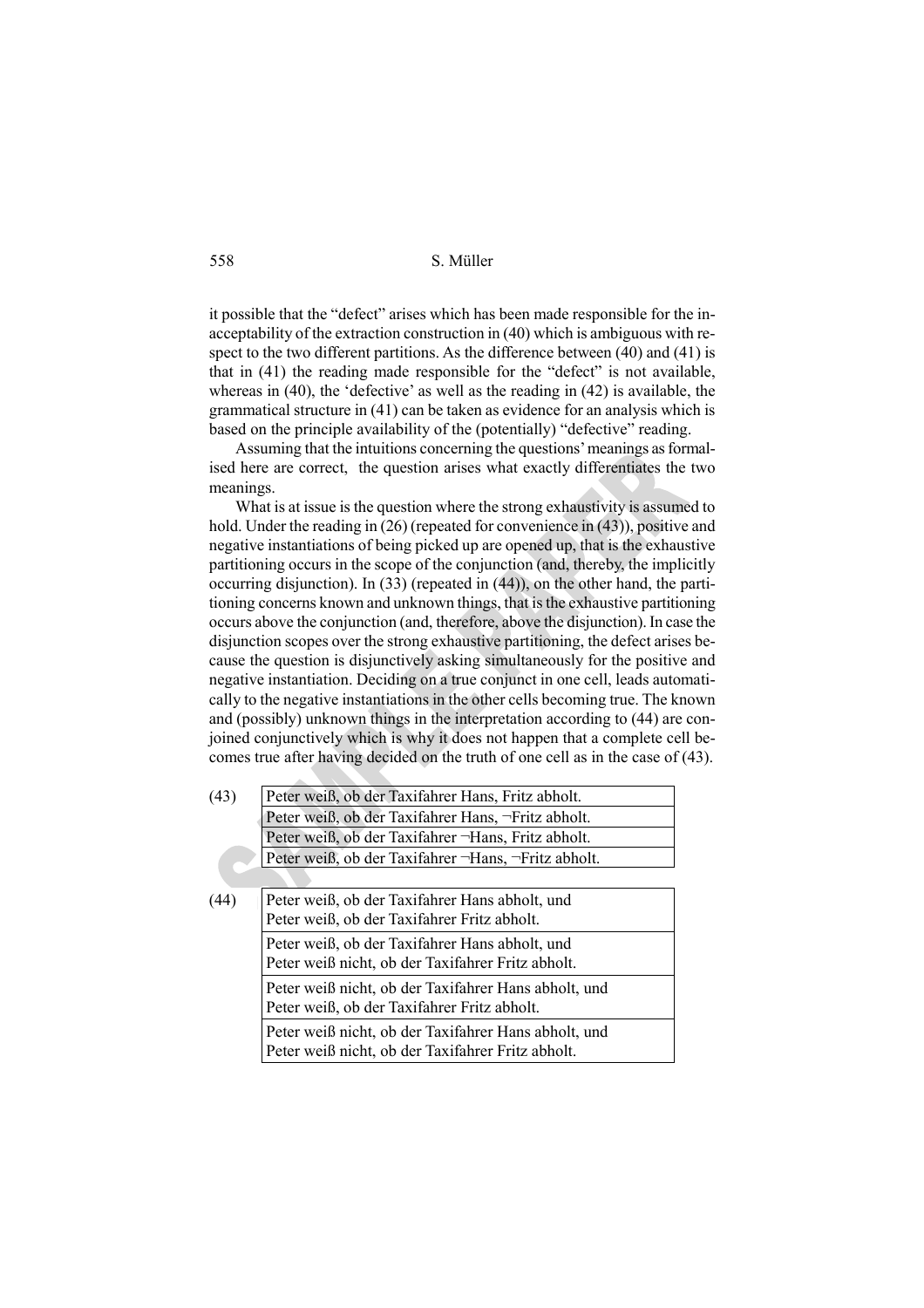

Those two possible interpretations are also an issue when it comes to long whmovement in perfect well-formed sentences such as (45).

(45) Wen sagt Peter, dass der Taxifahrer abholt?,  $D = {Hans, Fritz}$ Who says Peter that the taxi driver picks up 'Who does Peter say that the taxi driver picks up?'

Modelling the meaning attributable to this question in terms of partitioning, it is equally possible to come up with (46) or (47).

| (46) | Peter sagt, dass der Taxifahrer Hans, Fritz abholt.   |
|------|-------------------------------------------------------|
|      | Peter sagt, dass der Taxifahrer Hans, ¬Fritz abholt.  |
|      | Peter sagt, dass der Taxifahrer ~Hans, Fritz abholt.  |
|      | Peter sagt, dass der Taxifahrer ¬Hans, ¬Fritz abholt. |
|      |                                                       |

(47) Peter sagt, dass der Taxifahrer Hans abholt, und Peter sagt, dass der Taxifahrer Fritz abholt. Peter sagt, dass der Taxifahrer Hans abholt, und Peter sagt nicht, dass der Taxifahrer Fritz abholt. Peter sagt nicht, dass der Taxifahrer Hans abholt, und Peter sagt, dass der Taxifahrer Fritz abholt. Peter sagt nicht, dass der Taxifahrer Hans abholt, und Peter sagt nicht, dass der Taxifahrer Fritz abholt.

(46), which corresponds to (43), presupposes that Peter says something and questions what this is exactly, that is it partitions Peter's saying model strongly exhaustively (= below the conjunction). (47) corresponds to (44) and divides the logical space into things that Peter says and does not say. Especially when it comes to anchoring negative information, it becomes obvious that two different meanings are expressed by the two partitions. Not saying that something is the case does not mean saying that something is not the case. However, as is the case for (43) versus (44), there is nothing contraintuitive about assuming those two interpretations.

Taking the two possible readings of (45) as evidence for the assumption that there are two ways for "anchoring" the strong exhaustivity in questions involv-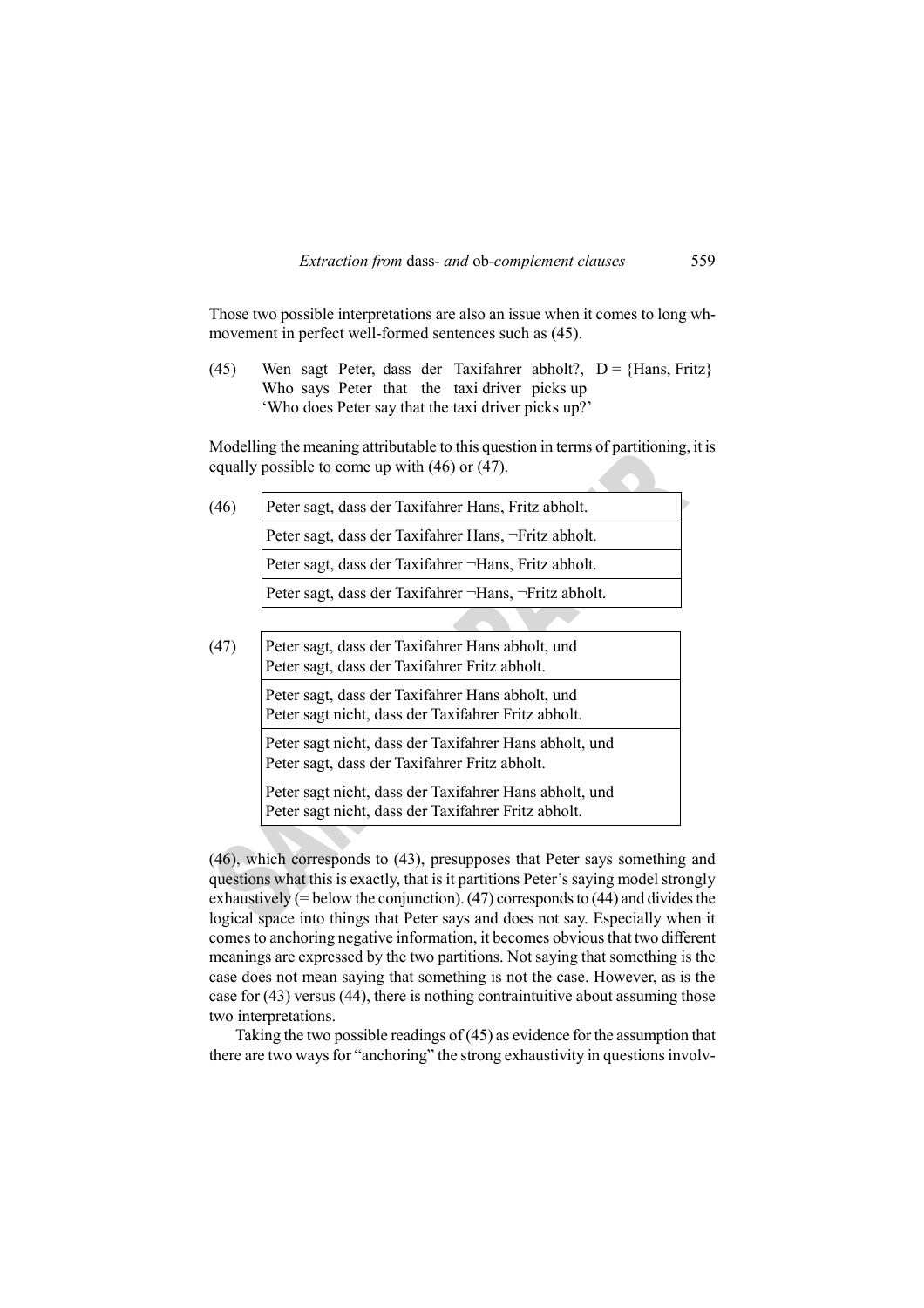ing long wh-movement, the question arises whether one can make out constructions in which one reading or the other occurs unambiguously. This would clearly speak for the existence of the respective interpretation.

A case in point independently motivating the 'high' exhaustive reading has already been referred to in this section (cf. (48)).

(48) Für wen gilt, dass Peter weiß, for whom applies that Peter knows

> ob der Taxifahrer ihn abholt? whether the taxi driver him picks up

'For whom is it the case that Peter knows whether the taxi driver picks him up?'

 $(48)$  cannot be answered by  $(49)$ , but only by  $(50)$ .

- (49) Peter weiß, ob der Taxifahrer Hans und nicht Fritz abholt. Peter knows whether the taxi driver Hans and not Fritz picks up 'Peter knows whether the taxi driver picks up Hans and does not pick up Fritz.'
- (50) Peter weiß, ob der Taxifahrer Hans abholt und Peter knows whether the taxi driver Hans picks up and

er weiß nicht ob der Taxifahrer Fritz abholt. he knows not whether the taxi driver Fritz picks up.

'Peter knows whether the taxi driver picks up Hans and he does not know whether the taxi driver picks up Fritz.'

The same applies to (51) and the answers provided by (52) and (53).

- (51) Für wen gilt, dass Peter sagt, dass der Taxifahrer ihn abholt? For whom applies that Peter says that the taxi driver him picks up 'For whom is it the case that Peter says that the taxi driver picks him up?'
- (52) #Peter sagt, dass der Taxifahrer Hans und nicht Fritz abholt. Peter says that the taxi driver Hans and not Fritz picks up 'Peter says that the taxi driver picks up Hans and not Fritz.'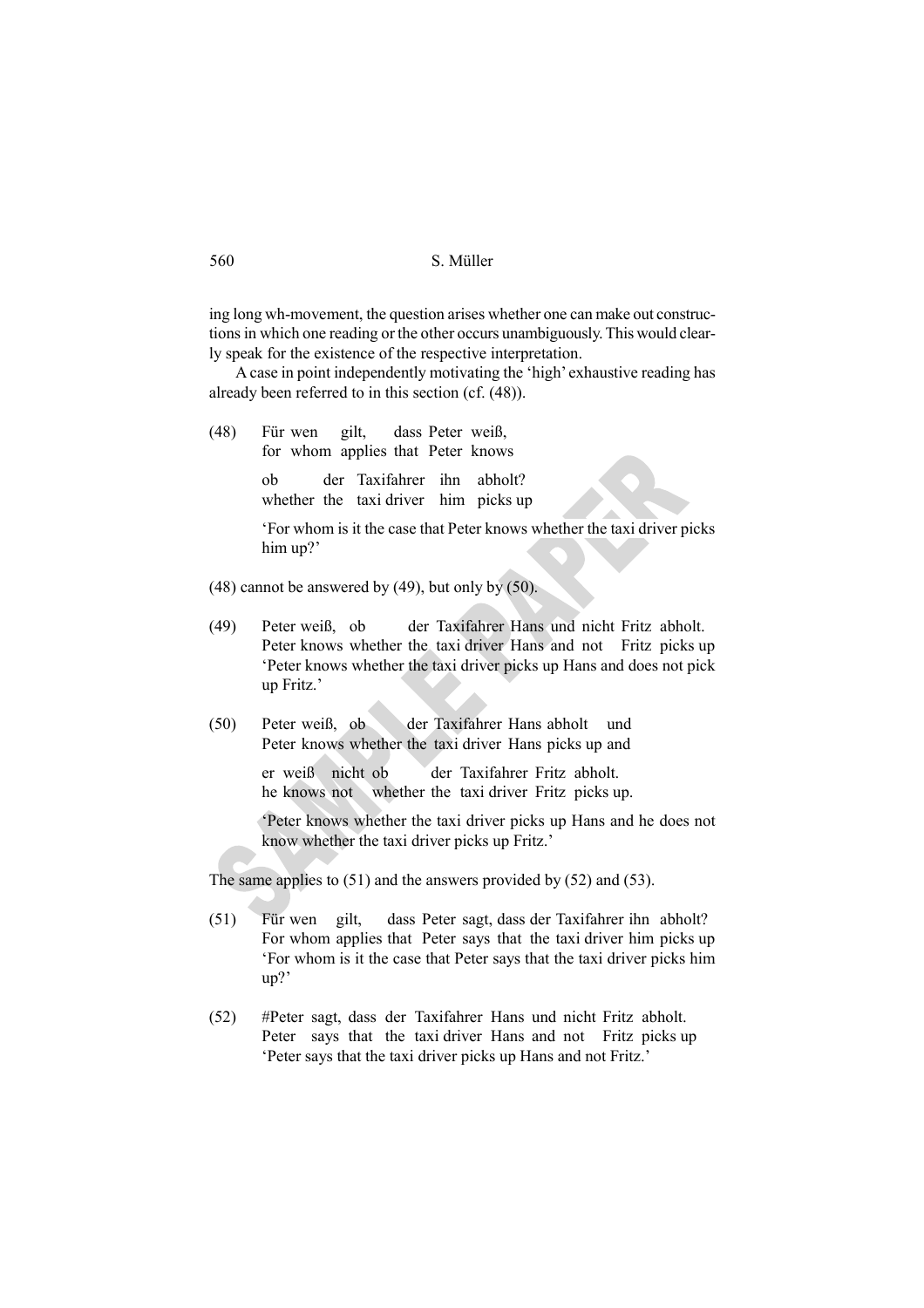(53) Peter sagt, dass der Taxifahrer Hans abholt und er sagt nicht, Peter says that the taxi driver Hans picks up and he says not

dass der Taxifahrer Fritz abholt. that the taxi driver Fritz picks up.

'Peter says that the taxi driver picks up Hans and he does not say that the taxi driver picks up Fritz.'

Having shown that questions such as (48) and (51) in which resumptive pronouns take up the wh-pronoun can only be assigned the meaning corresponding to the "high" anchoring of strong exhaustivity, the argument is not complete before a construction has been presented which unambiguously displays the interpretation involving the "low" anchoring of strong exhaustivity. Such a construction is provided in  $(54)$ .<sup>14</sup>

(54) Wen sag mir doch mal gleich, whom tell me MP MP right away dass Peter gestern besucht hat. that Peter yesterday visited has

'Tell me right away who Peter visited yesterday.'

Reis and Rosengren (1992: 94)

For sentences such as (54), Reis and Rosengren (1992) argue that the moved wh-phrase does not scope over the matrix clause (which is why the sentence is still read as an imperative and not as an interrogative), but only has scope over the embedded clause. Therefore, (54) has the same meaning as (55).

(55) Sag mir doch mal gleich, wen Peter gestern besucht hat. Tell me MP MP right away whom Peter yesterday visited has 'Tell me right away who Peter visited yesterday.'

Reis and Rosengren do not give a formal account of the meaning of (54) (or (55)). However, applying Groenendijk and Stokhof's and Higginbotham's semantics for questions to the embedded wh-complement in (55), allows paraphrasing (55) by (56), that is interpreting the  $[+wh]$ -clause strongly exhaustively.

<sup>&</sup>lt;sup>14</sup> I am grateful to Horst Lohnstein for bringing this construction to my attention.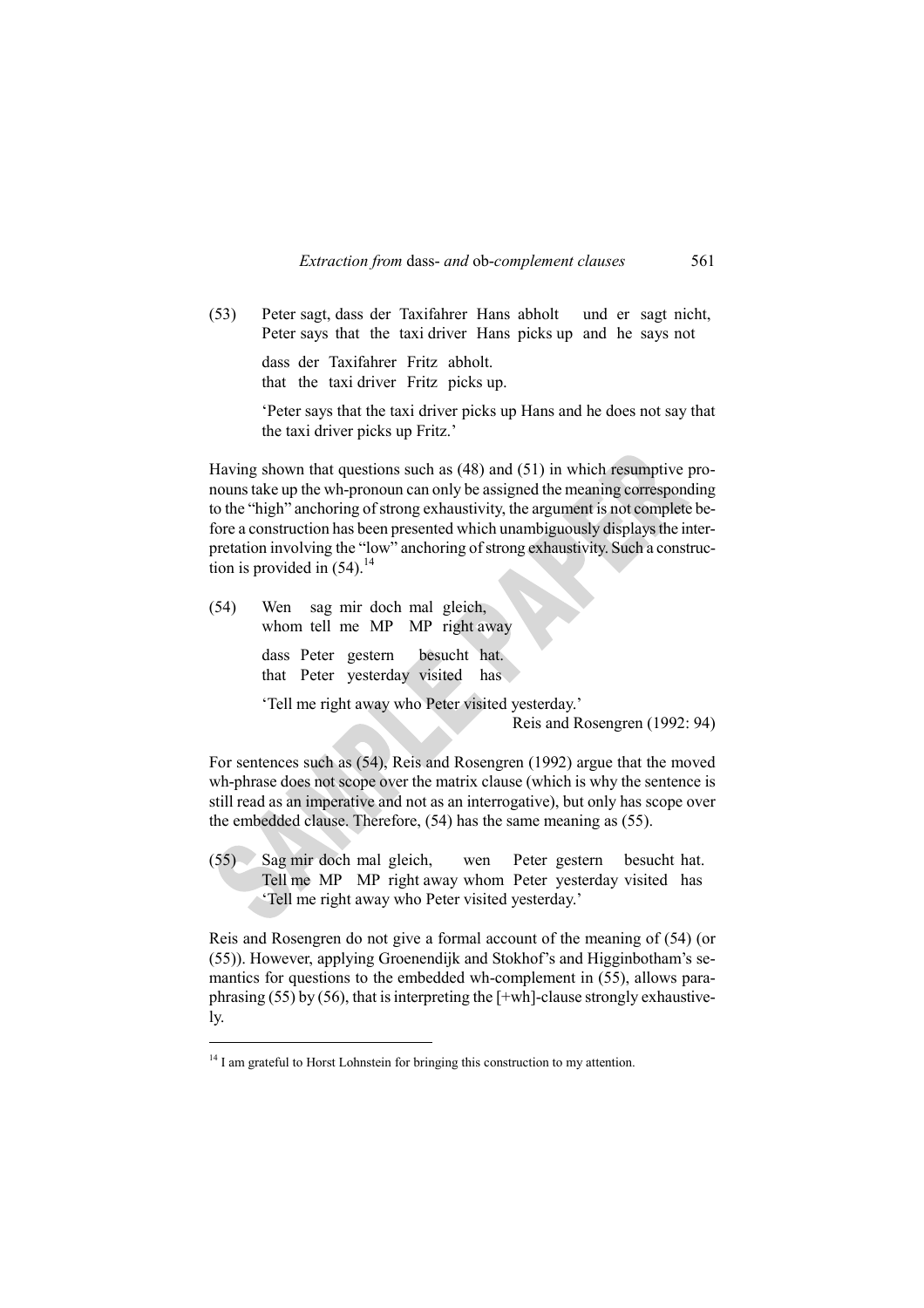| 562 |  | S. Müller |
|-----|--|-----------|
|     |  |           |

| (56) | Sag' mir doch mal gleich, dass Peter Hans, Fritz gestern<br>besucht hat.   | ν |
|------|----------------------------------------------------------------------------|---|
|      | Sag' mir doch mal gleich, dass Peter Hans, ¬Fritz gestern<br>besucht hat.  |   |
|      | Sag' mir doch mal gleich, dass Peter ¬Hans, Fritz gestern<br>besucht hat.  |   |
|      | Sag' mir doch mal gleich, dass Peter ¬Hans, ¬Fritz gestern<br>besucht hat. |   |

There are a couple of other pecularities related to this rather unusual construction in German (cf. Reis and Rosengren 1992); however, it does provide evidence for the assumption that the wh-phrase occurring in the left peripheral surface position does not scope over the rest of the sentence, but only over the structure below the matrix verb which is exactly the domain in which the partitioning is assumed to hold in (43) and (46). The respective interpretation of such cases of long wh-movement is developed with reference to (54) and (55) in Reis and Rosengren's (1992) approach, however, although excluded for independent reasons (cf. Reis and Rosengren 1992: 114), applying Reis and Rosengren's analysis to (57) against the background of the semantics of questions relied on in this paper, the moved phrase *wem* would also have to scope below the conjunction along the lines of (58).

| (57) | erkundige dich<br>Wem<br>mal.<br>Whom inquire yourself MP                                                                 |        |
|------|---------------------------------------------------------------------------------------------------------------------------|--------|
|      | ??dass/??ob er die Rezension anvertraut hat.<br>that/whether he the review entrusted has<br>Reis and Rosengren (1992:114) |        |
| (58) | Erkundige dich mal, ob er die Rezension Hans, Fritz anvertraut<br>hat.                                                    | V      |
|      | Erkundige dich mal, ob er die Rezension Hans, ¬Fritz anver-<br>traut hat.                                                 | $\vee$ |
|      | Erkundige dich mal, ob er die Rezension ¬Hans, Fritz anver-<br>traut hat.                                                 | V      |
|      | Erkundige dich mal, ob er die Rezension ¬Hans, ¬Fritz anver-<br>traut hat.                                                |        |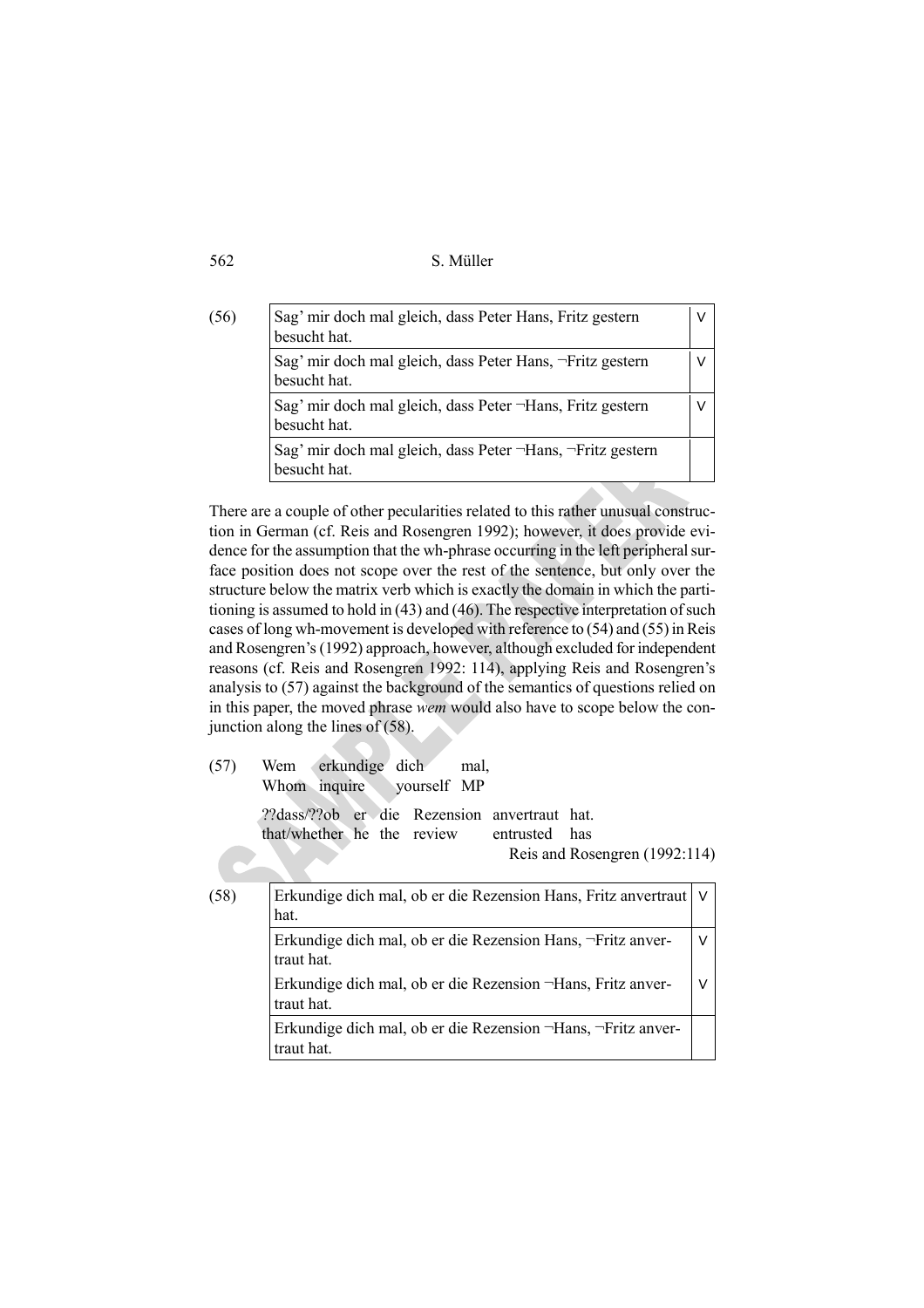As the two constructions chosen (resumptive pronouns in (48) and (51), whimperatives in (54) and (57)) illustrate, there is good reason to believe that there are in principle two ways to induce partitions in long extraction constructions in order to capture the semantic intuitions that can be made out.

When looking at a question such as (59) or (60), there is nothing which tells whether one or the other reading is meant.

- (59) Wen sagt Peter, dass der Taxifahrer abholt?, D = {Hans, Fritz} Who says Peter that the taxi driver picks up 'Who does Peter say that the taxi driver picks up?'
- (60) \*Wen weiß Peter, ob der Taxifahrer abholt? who knows Peter whether the taxi driver picks up

However, constructions such as (61) and (62) do unambiguously code only one of the two readings.

- (61i) Für wen gilt, dass Peter sagt, dass der Taxifahrer ihn abholt? For whom applies that Peter says that the taxi driver him picks up 'For whom is it the case that Peter says that the taxi driver picks him up?'
- (61i) Für wen gilt, dass Peter weiß, For whom applies that Peter knows

ob der Taxifahrer ihn abholt? whether the taxi driver him picks up

'For whom is it the case that Peter knows whether the taxi driver picks him up?'

(62i) Wen sag mir doch mal gleich, dass Peter gestern whom tell me MP MP right away that Peter yesterday

> besucht hat. visited has

'Tell me right away who Peter visited yesterday.'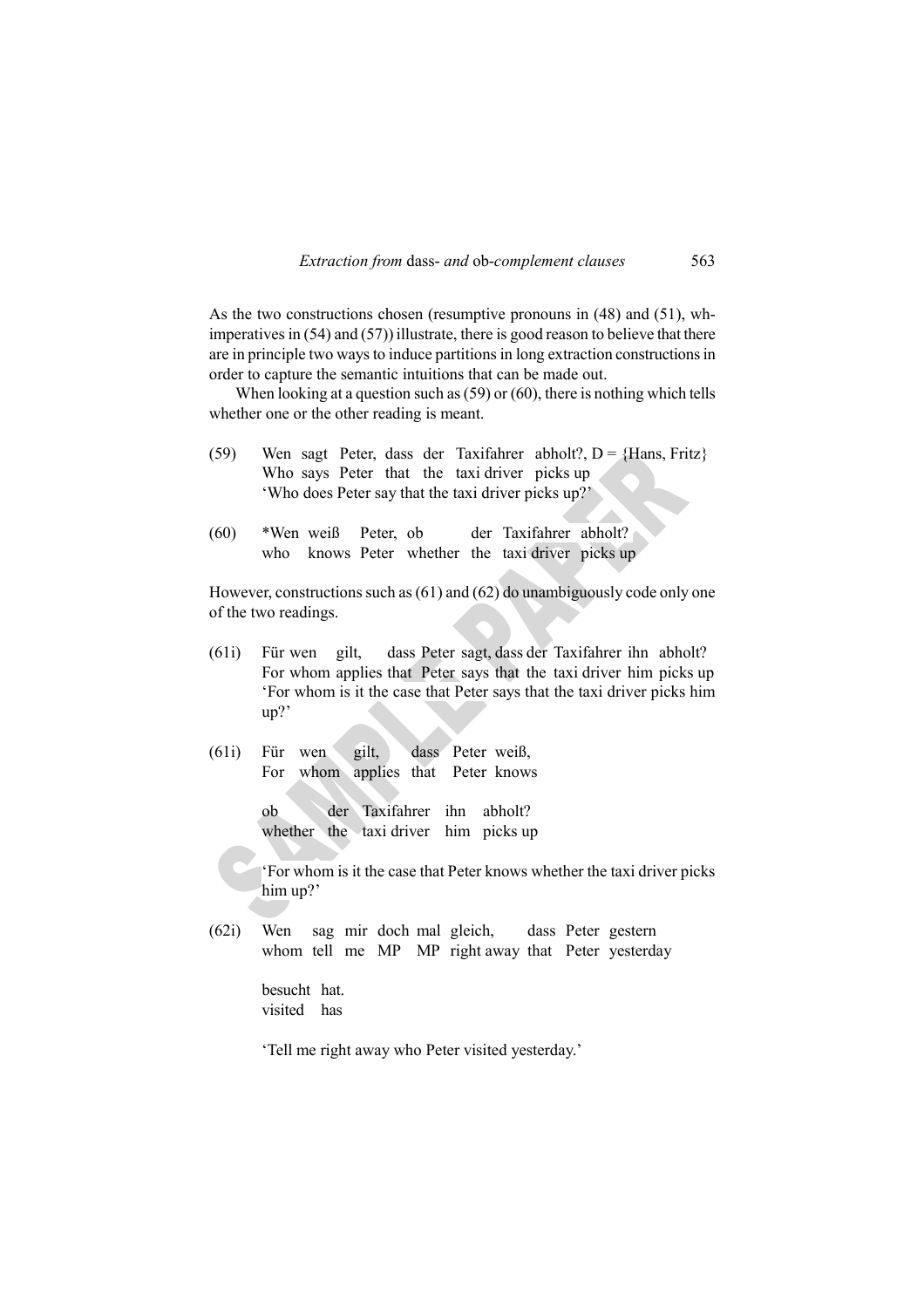(62ii) Wem erkundige dich mal, Whom inquire yourself MP ??dass/??ob er die Rezension anvertraut hat.

that/whether he the review entrusted has

Reis and Rosengren (1992: 94, 114)

#### 6. Conclusion

 $\overline{a}$ 

To sum up, this paper argues that the difference in acceptability between extractions from *dass*(*that*)- and *ob*(*whether*)-complement clauses (in German) can be related to the semantics associated with the two conjunctions.

In the case of *ob*-clauses, the extraction construction can be associated with a semantic object that cannot fulfill the discourse function that is usually associated with constituent questions: A reduction of possible (seemingly complete) answers does not happen. On the contrary, all possibilities opened up have to be considered true. The question would, therefore, be a completely uninformative operation in discourse because it is never possible to elicit an answer which due to its assertive illocutionary force fulfils the ultimate purpose of communication, namely to increase the shared information between speaker and hearer.

The semantic constraint formulated in this approach has been shown to be meant as a *look-ahead principle* as it makes reference to the mere **possibility** of the "defective" situation coming about.<sup>15</sup> Another reading which does not lead to the "defect" made out has been shown to be highly dependent on specific contextual information, in this case precise knowledge of a speaker's intention. By relying on contextual blindness for the logical system calculating the distributions of truth values in the space of possible answers, influence of a contextual nature could be excluded. In agreement with the analysis' argumentation, evoking the non-"defective" interpretation by contextually invariable means, namely the addition of resumptive pronouns in the extraction domain, leads to grammatical structures. In this case, the non-"defective" interpretation is possible so that the resulting question is always and unequivocally associated with a well-formed semantic object.

<sup>15</sup> As one of the anonymous reviewers criticises assuming this principle (instead of a *don't look ahead principle*), the same idea motivating this *look-ahead principle* could also be captured by a *don't look ahead principle*. The construction would then not be excluded because problems could arise at a later stage, but it would be ignored that a positive usage could still occur.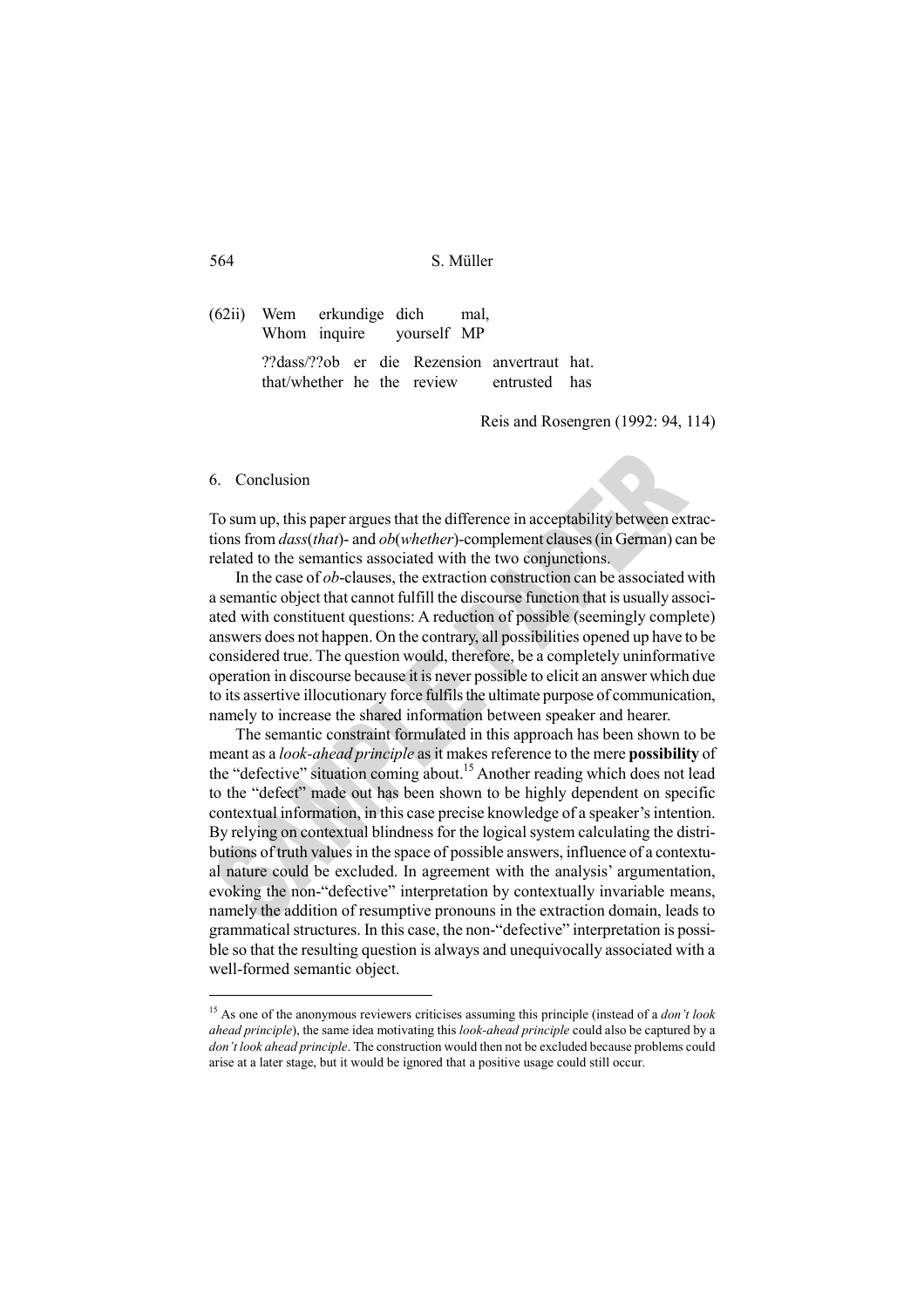An approach to long extraction that is based on a precise analysis of the meanings attributed to the extraction constructions might open up new research perspectives on data that has been analysed in syntactic terms for decades. It might be worth analysing different extraction data from a semantic perspective as the exclusion of other (seemingly syntactic) extraction domains might also be derivable from the meaning components contributed by the occurring linguistic material.<sup>16</sup>

An approach which is concerned with the parts of meaning involved might also yield promising results when looking at factors that have been observed to influence extractions from [+wh]-complement clauses. It is e.g. known from the literature that the complement clause's finiteness (cf. e.g. Chomsky 1986; Abrusán 2008 on English)) as well as certain properties of the extractee (cf. e.g. Kiss 1993 on English; Rizzi 1990; Cinque 1990; Rizzi 2000 on English and Italian) or the matrix verbs (cf. e.g. Comorovski 1996 on Romanian) have an impact on the acceptability of those particular extraction constructions. In the last two cases, the concepts referred to (*specificity*, *D(iscourse) linking*, *referentiality*, *restricted quantification domain* on the one hand, *factivity* on the other hand) obviously rely on aspects of meaning and also the lack of finiteness has been shown to be related to different **modal** readings (cf. e.g. Bhatt 2000; Bolinger  $1978$ ).<sup>17</sup>

Without having anything insightful to say about those phenomena within the approach presented here, this short mentioning of well-known phenomena within this field of research can nevertheless be taken to show what the prospects for an approach accessing such data from the semantic perspective are. However, further research has to show how one can account for the phenomena mentioned by relying on the semantic perspective and in how far this might be possible within the concrete account presented here which so far can only make the modest claim to be able to account for the resulting ungrammatical questions

<sup>&</sup>lt;sup>16</sup> Müller (2010) e.g. can show that different readings of extraction constructions and the occurrence of resumptive pronouns are also relevant when it comes to factive islands (*that*-complement clauses) or islands caused by other *non-bridge verbs* (e.g. manner-of-speaking verbs, implicative verbs). Cf. e.g. also Abrusán (2008), Comorovski (1996), Szabolcsi and Zwarts (1993) for semantic analyses of extraction constructions.

 $17$  One of the anonymous reviewers mentions the sentence in (i) which is a perfect example displaying the aspects mentioned here.

 <sup>(</sup>i) Which book don't you know whether you should read?

The extracted wh-pronoun is D-linked, the finite verb in the complement is a modal verb.

Restricted quantification as well as modality actually also have a very subtle influence on the German data (cf. Müller 2010, to appear).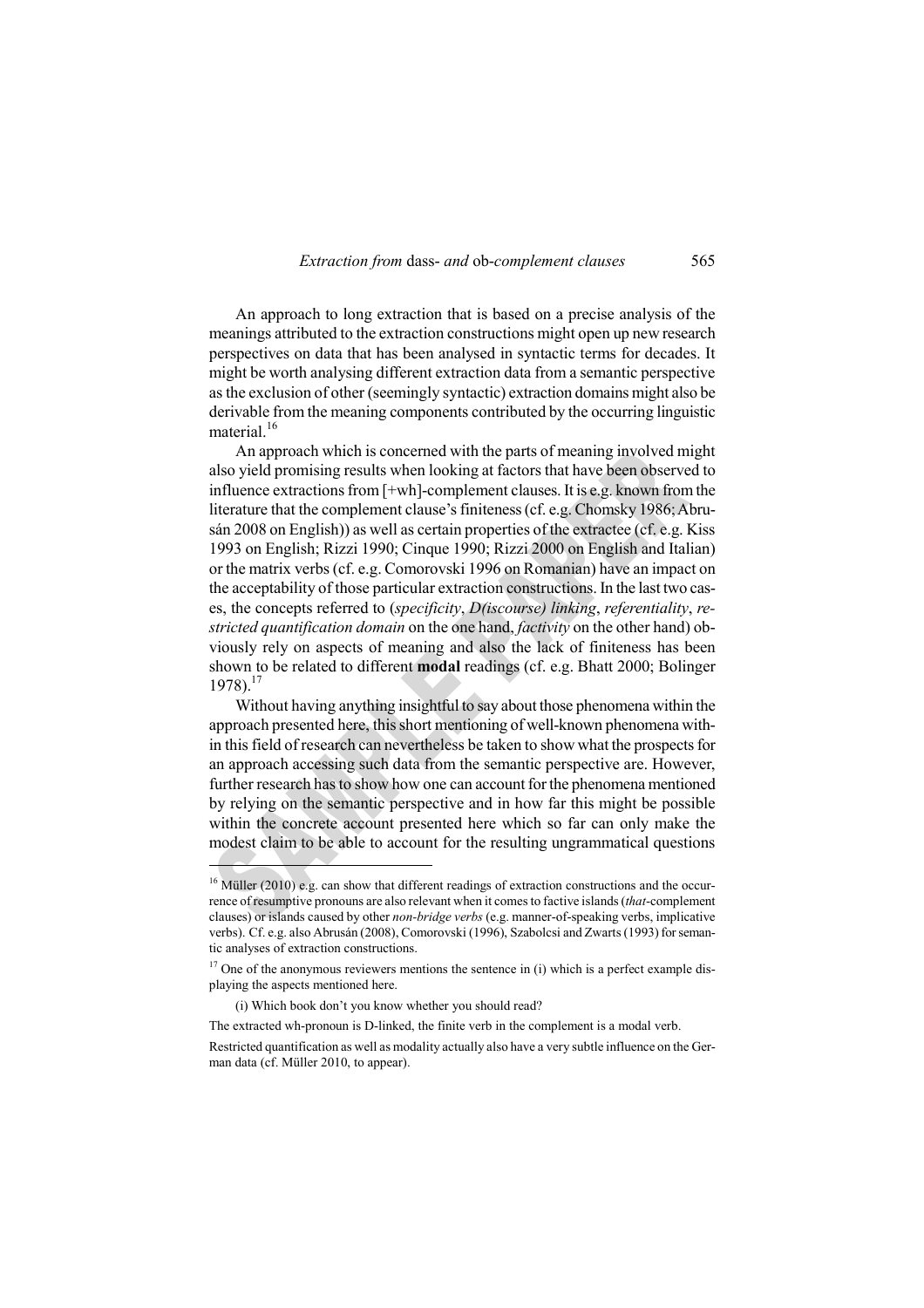formed by asking for a constituent contained in a finite non-modalised [+wh] complement clause in German.

### REFERENCES

- Abrusán, M. 2008. Contradiction and grammar: The case of weak islands. (PhD dissertation, MIT.)
- Beck, S. and H. Rullman 1999. "A flexible approach to exhaustivity in questions"*. Natural Language Semantics* 7. 249–298.
- Bhatt, R. 2000. "Covert modality in non-finite contexts". *IRCS Technical Reports Series.* University of Pennsylvania. (Published as: Bhatt, R. 2006. *Covert modality in non-finite contexts*. Berlin: de Gruyter.) Available at:

 <http://repository.upenn.edu/cgi/viewcontent.cgi?article...context=ircs\_reports>. Last accessed at 01 Dec 2009.

- Bolinger, D. 1978. "Asking more than one thing at a time". In: Hiz, H. (ed.), *Questions*. Dordrecht: Reidel. 107–150.
- Boër, S. 1978. "Towards a theory of indirect question clauses". *Linguistics and Philosophy* 2. 307–345.

Cattell, R. 1978. "On the source of interrogative adverbs". *Language* 54. 61–77.

- Chierchia, G., D. Fox and B. Spector. 2009. "The grammatical view of scalar implicatures and the relationship between semantics and pragmatics". To appear in: Maienborn, C., K. von Heusinger and P. Portner (eds.), *Semantics: An international handbook of natural language meaning* (vol. 3). Berlin: Mouton de Gruyter.
- Chomsky, N. 1973. "Conditions on transformations". In: Anderson, S.R. and P. Kiparsky (eds.), *A festschrift for Morris Halle*. New York: Holt, Rinehart and Winston. 232–286.
- Chomsky, N. 1986. *Barriers*. Cambridge, MA: MIT Press.
- Chomsky, N. 2000. "Minimalist inquiries: The framework". In: Martin, R., D. Michaels and J. Uriagereka (eds.), *Step by step: Essays on minimalist syntax in honor of Howard Lasnik*. Cambridge, MA: MIT Press. 89–155.
- Chomsky, N. 2004. "Beyond explanatory adequacy". In: Belletti, A. (ed.), *structures and beyond: The cartography of syntactic structures* (vol. 3). Oxford: Oxford University Press. 104–131.
- Chomsky, N. 2008. "On phases". In: Freidin, R., C. Otero and M.L. Zubizarreta (eds.), *Foundational issues in linguistic theory*. Cambridge, MA: MIT Press. 133–166.
- Cinque, G. 1990. *Types of A′-dependencies*. Cambridge, MA: MIT Press.
- Comorovski, I. 1996. *Interrogative phrases and the syntax-semantics interface*. Dordrecht: Kluwer.
- De Kuthy, K. 2002. *Discontinuous NPs in German. A case study of the interaction of syntax, semantics and pragmatics*. Stanford, CA: CSLI Publications.
- Drach, E. 1937. *Grundgedanken der deutschen Satzlehre*. Frankfurt am Main: Diesterweg.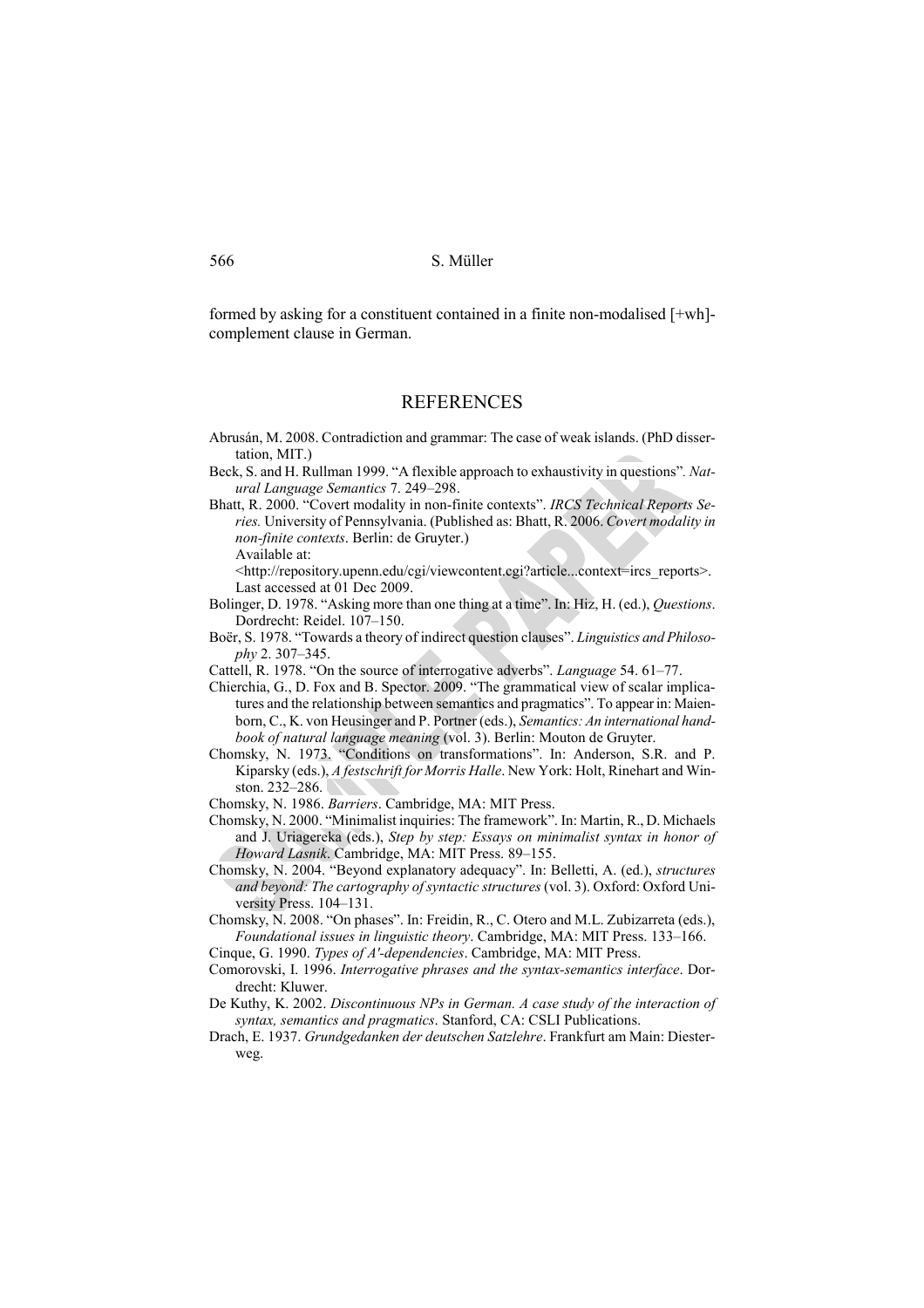Erteschik-Shir, N. 1973. On the nature of island constraints. (PhD dissertation, MIT.) Erteschik-Shir, N. 1998. *The dynamics of focus structure*. Cambridge: Cambridge University Press.

- Erteschik-Shir, N. 2007. *Information structure. The syntax-discourse interface*. Oxford: Oxford University Press.
- Farkas, D. 1992. "On the semantics of subjunctive complements". In: Hirschbühler, P. (ed.), *Romance languages and modern linguistic theory*. Amsterdam: Benjamins. 69–105.
- Fauconnier, G. 1975. "Pragmatic scales and logical structure". *Linguistic Inquiry* 6. 353–375.
- Fox, D. and M. Hackl 2006. "The universal density of measurement"*. Linguistics and Philosophy* 29(5). 537–586.

Gajewski, J. 2002. "On analyticity in natural language".

 Available at <http://gajewski.uconn.edu/research.html>. Last accessed 21 Feb 2010. Gajewski, J. 2008. "L-triviality and grammar". Handout, University of Connecticut Logic Group, 27 Feb 2009.

 Available at <http://gajewski.uconn.edu/research.html>. Last accessed 04 Mar 2010.

Giannakidou, A. 1998. *Polarity sensitivity as (non)veridical dependency*. Amsterdam: Benjamins.

Grewendorf, G. 2002. *Minimalistische Syntax*. Tübingen/Basel: A. Francke.

- Grewendorf, G., F. Hamm and W. Sternefeld. 1990. *Sprachliches Wissen. Eine Einführung in moderne Theorien der grammatischen Beschreibung*. Frankfurt am Main: Suhrkamp.
- Guerzoni, E. and Y. Sharvit. 2007. "A question of strength: On NPIs in interrogative clauses". *Linguistics and Philosophy* 30. 361–391.
- Groenendijk, J. and M. Stokhof. 1982. "Semantic analysis of wh-complements". *Linguistics and Philosophy* 5. 175–233.
- Groenendijk, J. and M. Stokhof. 1984. "On the semantics of questions and the pragmatics of answers". In: Landman, F. and F. Veltman (eds.), *Varieties of formal semantics*. Dordrecht: Foris. 143–170.
- Groenendijk, J. and M. Stokhof. 1997. "Questions". In: ter Meulen, A. et al. (eds.), *Handbook of logic and language*. Amsterdam: Elsevier. 1055–1124.
- Harnish, R. 1991. "Logical form and implicature". In: Davis, S. (ed.), *Pragmatics*. Oxford: Oxford University Press. 316–364.
- Hirschberg, J. 1985. "A theory of scalar implicature". (Moore School of Electrical Engineering, University of Pennsylvania, Technical Report MS-CIS-85-56.)
- Higginbotham, J. and R. May, R. 1981. "Questions, quantifiers, and crossing". *Linguistic Review* 1. 41–80.
- Higginbotham, J. 1991. "Interrogatives I". *MIT Working Papers in Linguistics* 14. 47– 76.
- Higginbotham, J. 1996. "The semantics of questions". In: Lappin, S. (ed.), *The handbook of contemporary semantic theory*. Oxford: Blackwell. 361–383.
- Jungen, O. and H. Lohnstein 2006. *Einführung in die Grammatiktheorie*. München: Wilhelm Fink Verlag.